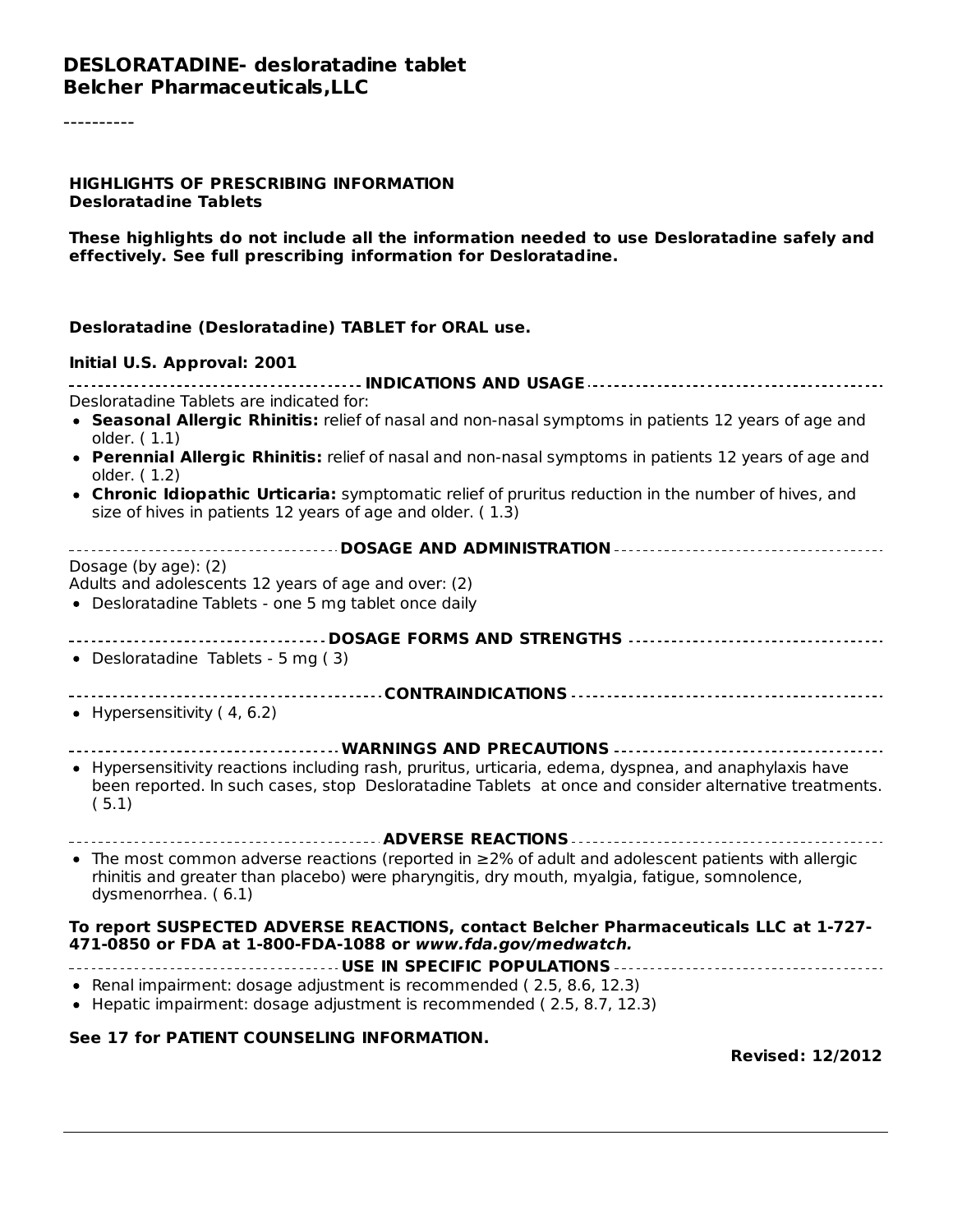#### **FULL PRESCRIBING INFORMATION: CONTENTS\***

- **1 INDICATIONS AND USAGE**
	- **1.1 Seasonal Allergic Rhinitis**
	- **1.2 Perennial Allergic Rhinitis**
	- **1.3 Chronic Idiopathic Urticaria**
- **2 DOSAGE AND ADMINISTRATION**
	- **2.1 Adults and adolescents 12 years of age and over**
	- **2.5 Adults with Hepatic or Renal Impairment**
- **3 DOSAGE FORMS AND STRENGTHS**
- **4 CONTRAINDICATIONS**
- **5 WARNINGS AND PRECAUTIONS**
- **5.1 Hypersensitivity Reactions**
- **6 ADVERSE REACTIONS**
	- **6.1 Clinical Trials Experience**
	- **6.2 Post-Marketing Experience**
- **7 DRUG INTERACTIONS**
	- **7.1 Inhibitors of Cytochrome P450 3A4**
	- **7.2 Fluoxetine**
	- **7.3 Cimetidine**
- **8 USE IN SPECIFIC POPULATIONS**
	- **8.1 Pregnancy**
	- **8.3 Nursing Mothers**
	- **8.4 Pediatric Use**
	- **8.5 Geriatric Use**
	- **8.6 Renal Impairment**
	- **8.7 Hepatic Impairment**
- **9 DRUG ABUSE AND DEPENDENCE**
- **10 OVERDOSAGE**
- **11 DESCRIPTION**
- **12 CLINICAL PHARMACOLOGY**
	- **12.1 Mechanism of Action**
	- **12.2 Pharmacodynamics**
	- **12.3 Pharmacokinetics**
- **13 NONCLINICAL TOXICOLOGY**
	- **13.1 Carcinogenesis, Mutagenesis, Impairment of Fertility**
	- **13.2 Animal Toxicology and/or Pharmacology**
- **14 CLINICAL STUDIES**
	- **14.1 Seasonal Allergic Rhinitis**
	- **14.2 Perennial Allergic Rhinitis**
	- **14.3 Chronic Idiopathic Urticaria**

### **16 HOW SUPPLIED/STORAGE AND HANDLING**

# **17 PATIENT COUNSELING INFORMATION**

- **17.1 Information for Patients**
- $\ast$  Sections or subsections omitted from the full prescribing information are not listed.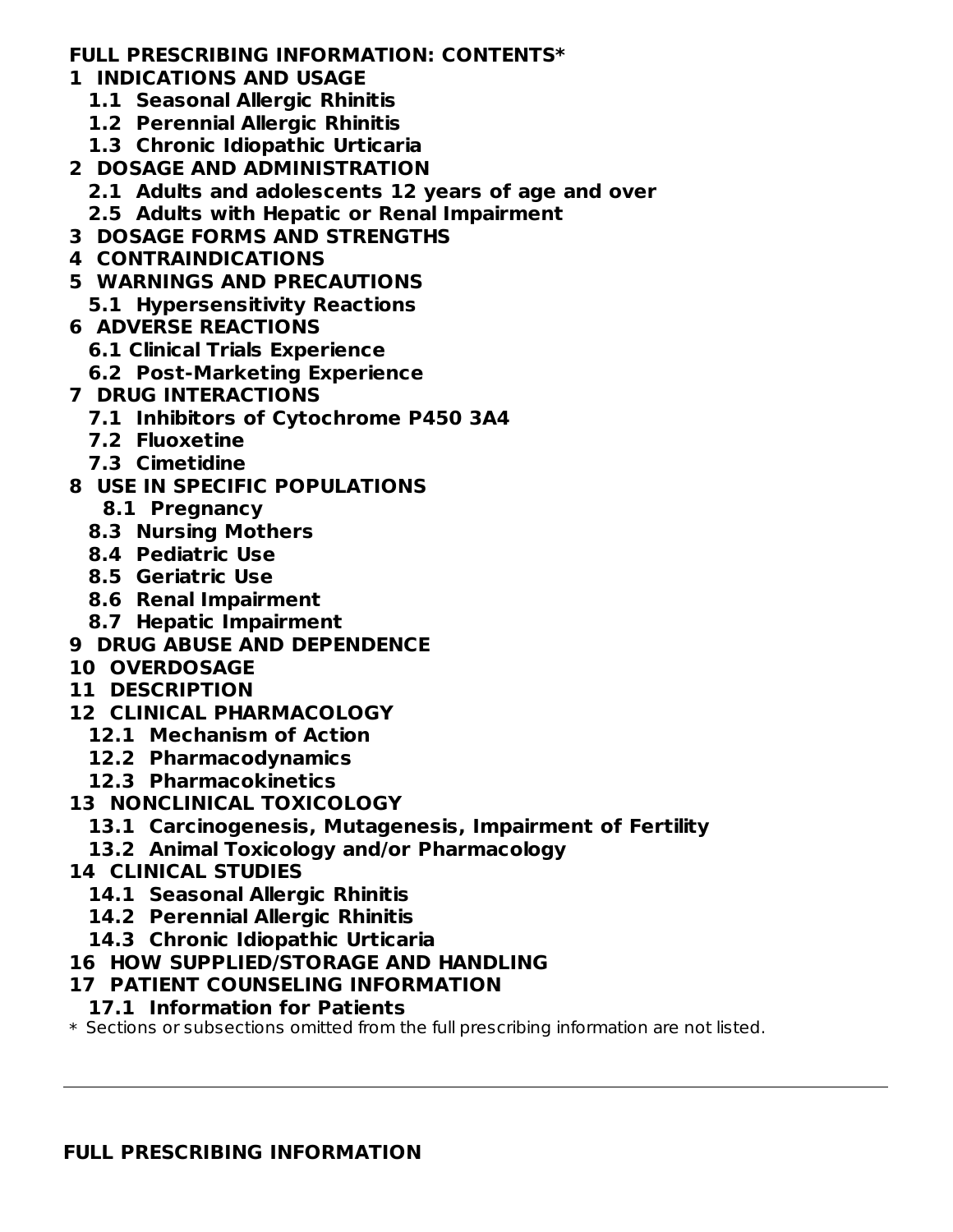# **1 INDICATIONS AND USAGE**

### **1.1 Seasonal Allergic Rhinitis**

Desloratadine Tablets are indicated for the relief of the nasal and non-nasal symptoms of seasonal allergic rhinitis in patients 12 years of age and older.

#### **1.2 Perennial Allergic Rhinitis**

Desloratadine Tablets are indicated for the relief of the nasal and non-nasal symptoms of perennial allergic rhinitis in patients 12 years of age and older.

### **1.3 Chronic Idiopathic Urticaria**

Desloratadine Tablets are indicated for the symptomatic relief of pruritus, reduction in the number of hives, and size of hives, in patients with chronic idiopathic urticaria 12 years of age and older.

### **2 DOSAGE AND ADMINISTRATION**

Desloratadine Tablets may be taken without regard to meals.

#### **2.1 Adults and adolescents 12 years of age and over**

The recommended dose of Desloratadine Tablets is one 5-mg tablet once daily.

#### **2.5 Adults with Hepatic or Renal Impairment**

In adult patients with liver or renal impairment, a starting dose of one 5 mg tablet every other day is recommended based on pharmacokinetic data. Dosing recommendation for children with liver or renal impairment cannot be made due to lack of data [see Clinical Pharmacology ( 12.3)].

#### **3 DOSAGE FORMS AND STRENGTHS**

Desloratadine Tablets are light blue round tablets debossed with "5" containing 5 mg desloratadine.

### **4 CONTRAINDICATIONS**

Desloratadine Tablets are contraindicated in patients who are hypersensitive to this medication or to any of its ingredients or to loratadine [see Warnings and Precautions ( 5.1) and Adverse Reactions ( 6.2)].

# **5 WARNINGS AND PRECAUTIONS**

### **5.1 Hypersensitivity Reactions**

Hypersensitivity reactions including rash, pruritus, urticaria, edema, dyspnea, and anaphylaxis have been reported after administration of desloratadine. If such a reaction occurs, therapy with Desloratadine should be stopped and alternative treatment should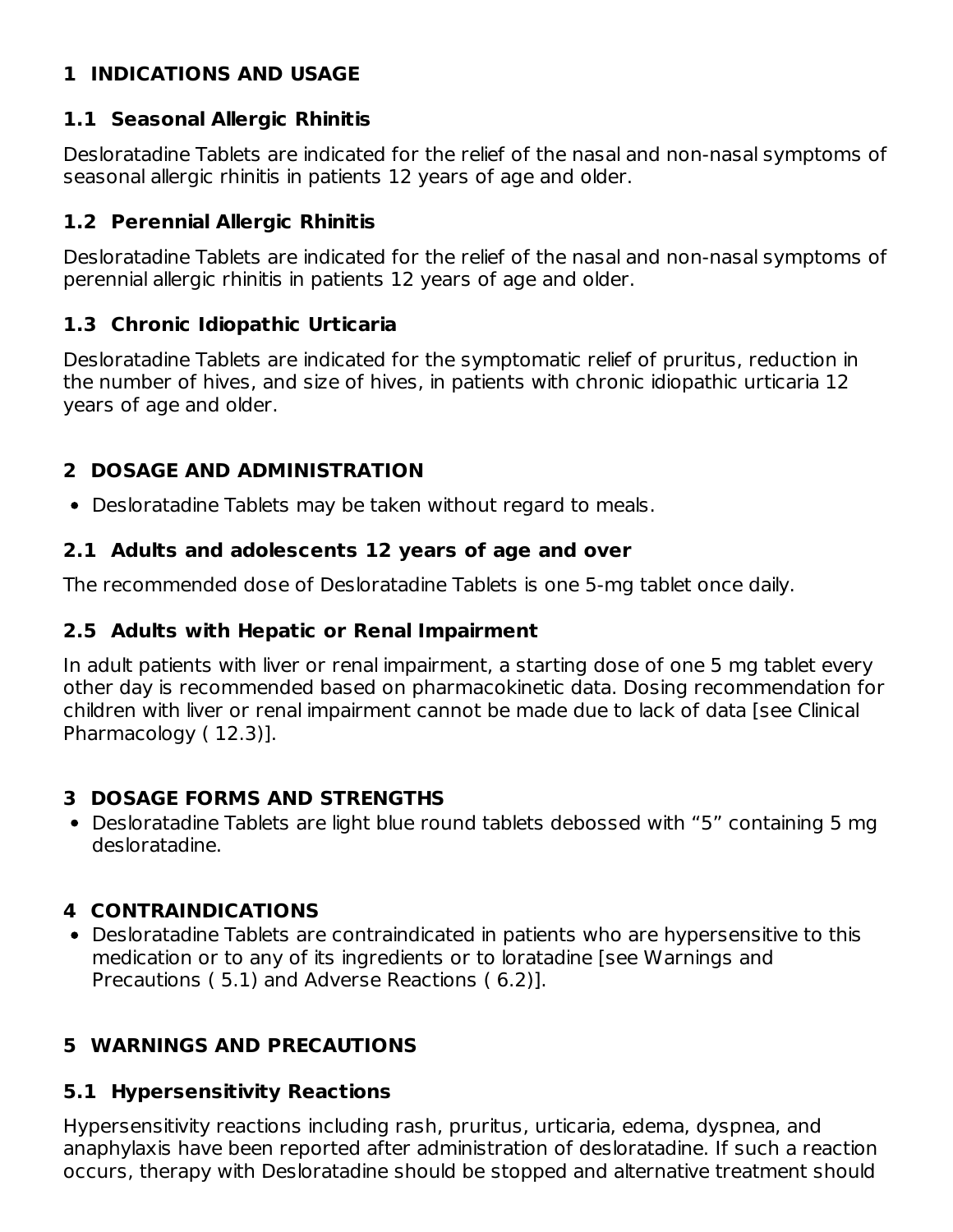### **6 ADVERSE REACTIONS**

- The following adverse reactions are discussed in greater detail in other sections of the label:
- Hypersensitivity reactions. [See Warnings and Precautions ( 5.1).]

# **6.1 Clinical Trials Experience**

Because clinical trials are conducted under widely varying conditions, adverse reaction rates observed in the clinical trials of a drug cannot be directly compared to rates in the clinical trials of another drug and may not reflect the rates observed in clinical practice.

#### **Adults and Adolescents**

**Allergic Rhinitis:** In multiple-dose placebo-controlled trials, 2,834 patients ages 12 years or older received Desloratadine Tablets at doses of 2.5 mg to 20 mg daily, of whom 1,655 patients received the recommended daily dose of 5 mg. In patients receiving 5 mg daily, the rate of adverse events was similar between Desloratadine and placebo-treated patients. The percent of patients who withdrew prematurely due to adverse events was 2.4% in the Desloratadine group and 2.6% in the placebo group. There were no serious adverse events in these trials in patients receiving desloratadine. All adverse events that were reported by greater than or equal to 2% of patients who received the recommended daily dose of Desloratadine Tablets (5 mg once daily), and that were more common with Desloratadine Tablets than placebo, are listed in Table 1.

#### **Table 1Incidence of Adverse Events Reported by ≥2% of Adult and Adolescent AllergicRhinitis Patients Receiving Desloratadine Tablets**

| <b>Adverse Event</b>                                            | Desloratadine<br><b>Tablets</b><br>5 mg $(n=1,655)$ | Placebo<br>$(n=1,652)$ |
|-----------------------------------------------------------------|-----------------------------------------------------|------------------------|
| <b>Infections and Infestations</b>                              | 4.1%                                                | 2.0%                   |
| Pharyngitis                                                     |                                                     |                        |
| <b>Nervous System Disorders</b><br>Somnolence                   | 2.1%                                                | 1.8%                   |
| <b>Gastrointestinal Disorders</b>                               | 3.0%                                                | 1.9%                   |
| Dry Mouth                                                       |                                                     |                        |
| <b>Musculoskeletal and Connective Tissue</b>                    |                                                     |                        |
| <b>Disorders</b>                                                | 2.1%                                                | 1.8%                   |
| Myalgia                                                         |                                                     |                        |
| <b>Reproductive System and Breast Disorders</b><br>Dysmenorrhea | 2.1%                                                | 1.6%                   |
| <b>General Disorders and Administration Site</b>                |                                                     |                        |
| <b>Conditions</b>                                               | 2.1%                                                | 1.2%                   |
| Fatigue                                                         |                                                     |                        |

The frequency and magnitude of laboratory and electrocardiographic abnormalities were similar in Desloratadine and placebo-treated patients. There were no differences in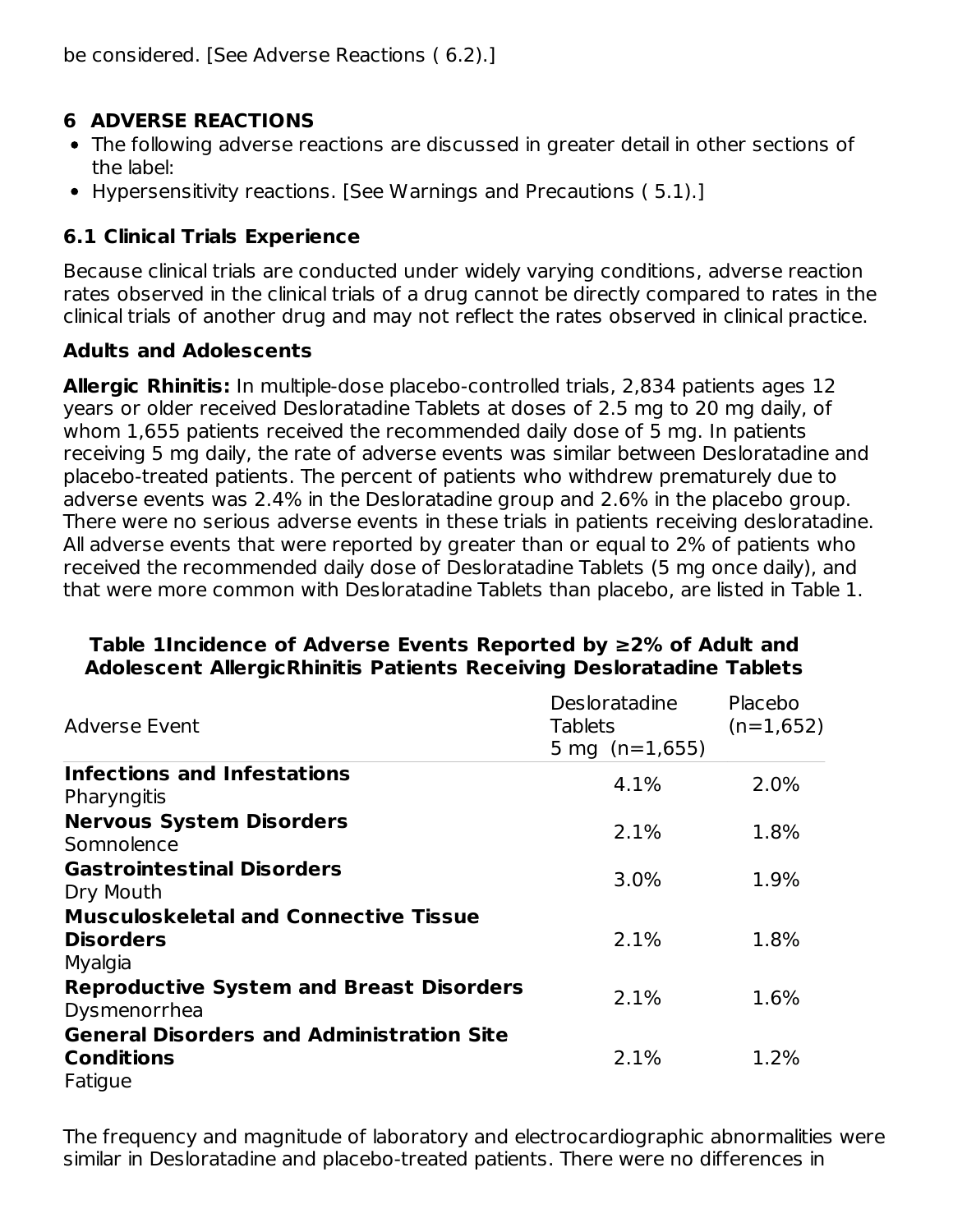adverse events for subgroups of patients as defined by gender, age, or race.

**Chronic Idiopathic Urticaria:** In multiple-dose, placebo-controlled trials of chronic idiopathic urticaria, 211 patients ages 12 years or older received Desloratadine Tablets and 205 received placebo. Adverse events that were reported by greater than or equal to 2% of patients who received Desloratadine Tablets and that were more common with Desloratadine than placebo were (rates for Desloratadine and placebo, respectively): headache (14%, 13%), nausea (5%, 2%), fatigue (5%, 1%), dizziness (4%, 3%), pharyngitis (3%, 2%), dyspepsia (3%, 1%), and myalgia (3%, 1%).

### **Pediatrics**

Two hundred and forty-six pediatric subjects 6 months to 11 years of age received Desloratadine Oral Solution for 15 days in three placebo controlled clinical trials. Pediatric subjects aged 6 to 11 years received 2.5 mg once a day, subjects aged 1 to 5 years received 1.25 mg once a day, and subjects 6 to 11 months of age received 1.0 mg once a day.

In subjects 6 to 11 years of age, no individual adverse event was reported by 2 percent or more of the subjects.

In subjects 2 to 5 years of age, adverse events reported for Desloratadine and placebo in at least 2 percent of subjects receiving Desloratadine Oral Solution and at a frequency greater than placebo were fever (5.5%, 5.4%), urinary tract infection (3.6%, 0%) and varicella (3.6%, 0%).

In subjects 12 months to 23 months of age, adverse events reported for the Desloratadine product and placebo in at least 2 percent of subjects receiving Desloratadine Oral Solution and at a frequency greater than placebo were fever (16.9%, 12.9%), diarrhea (15.4%, 11.3%), upper respiratory tract infections (10.8%, 9.7%), coughing (10.8%, 6.5%), appetite increased (3.1%, 1.6%), emotional lability (3.1%, 0%), epistaxis (3.1%, 0%), parasitic infection (3.1%, 0%), pharyngitis (3.1%, 0%), rash maculopapular (3.1%, 0%).

In subjects 6 months to 11 months of age, adverse events reported for Desloratadine and placebo in at least 2 percent of subjects receiving Desloratadine Oral Solution and at a frequency greater than placebo were upper respiratory tract infections (21.2%, 12.9%), diarrhea (19.7%, 8.1%), fever (12.1%, 1.6%), irritability (12.1%, 11.3%), coughing (10.6%, 9.7%), somnolence (9.1%, 8.1%), bronchitis (6.1%, 0%), otitis media (6.1%, 1.6%), vomiting (6.1%, 3.2%), anorexia (4.5%, 1.6%), pharyngitis (4.5%, 1.6%), insomnia (4.5%, 0%), rhinorrhea (4.5%, 3.2%), erythema (3.0%, 1.6%), and nausea (3.0%, 0%).

There were no clinically meaningful changes in any electrocardiographic parameter, including the QTc interval. Only one of the 246 pediatric subjects receiving Desloratadine Oral Solution in the clinical trials discontinued treatment because of an adverse event.

### **6.2 Post-Marketing Experience**

Because adverse events are reported voluntarily from a population of uncertain size, it is not always possible to reliably estimate their frequency or establish a causal relationship to drug exposure. The following spontaneous adverse events have been reported during the marketing of desloratadine: tachycardia, palpitations, rare cases of hypersensitivity reactions (such as rash, pruritus, urticaria, edema, dyspnea, and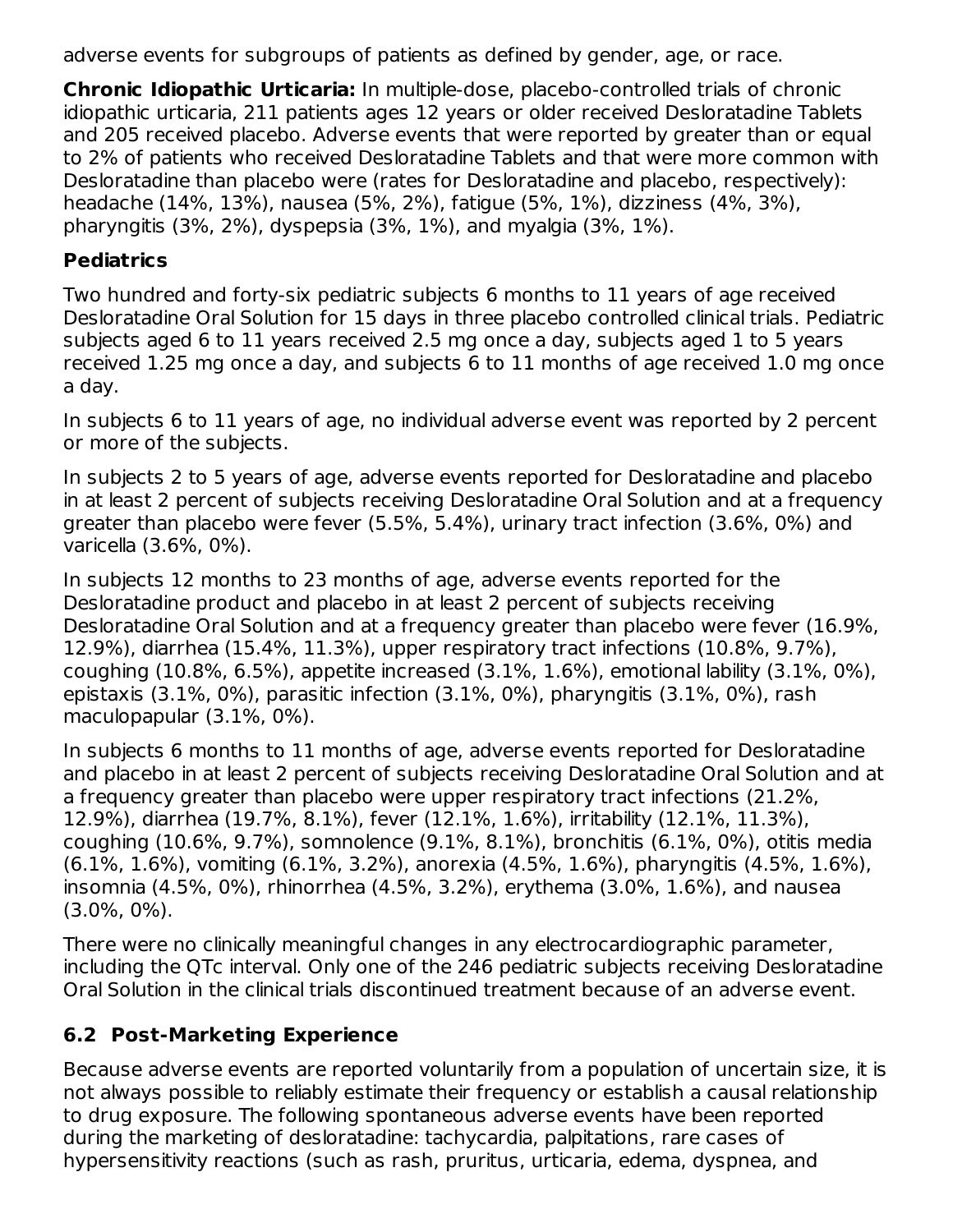anaphylaxis), psychomotor hyperactivity, seizures, and elevated liver enzymes including bilirubin, and very rarely, hepatitis.

# **7 DRUG INTERACTIONS**

# **7.1 Inhibitors of Cytochrome P450 3A4**

In controlled clinical studies co-administration of desloratadine with ketoconazole, erythromycin, or azithromycin resulted in increased plasma concentrations of desloratadine and 3 hydroxydesloratadine, but there were no clinically relevant changes in the safety profile of desloratadine. [See Clinical Pharmacology ( 12.3).]

# **7.2 Fluoxetine**

In controlled clinical studies co-administration of desloratadine with fluoxetine, a selective serotonin reuptake inhibitor (SSRI), resulted in increased plasma concentrations of desloratadine and 3 hydroxydesloratadine, but there were no clinically relevant changes in the safety profile of desloratadine. [See Clinical Pharmacology ( 12.3).]

# **7.3 Cimetidine**

In controlled clinical studies co-administration of desloratadine with cimetidine, a histamine H2-receptor antagonist, resulted in increased plasma concentrations of desloratadine and 3 hydroxydesloratadine, but there were no clinically relevant changes in the safety profile of desloratadine. [See Clinical Pharmacology ( 12.3).]

# **8 USE IN SPECIFIC POPULATIONS**

### **8.1 Pregnancy**

**Pregnancy Category C:** There are no adequate and well-controlled studies in pregnant women. Because animal reproduction studies are not always predictive of human response, desloratadine should be used during pregnancy only if clearly needed. Desloratadine was not teratogenic in rats or rabbits at approximately 210 and 230 times, respectively, the area under the concentration-time curve (AUC) in humans at the recommended daily oral dose. An increase in pre-implantation loss and a decreased number of implantations and fetuses were noted, however, in a separate study in female rats at approximately 120 times the AUC in humans at the recommended daily oral dose. Reduced body weight and slow righting reflex were reported in pups at approximately 50 times or greater than the AUC in humans at the recommended daily oral dose. Desloratadine had no effect on pup development at approximately 7 times the AUC in humans at the recommended daily oral dose. The AUCs in comparison referred to the desloratadine exposure in rabbits and the sum of desloratadine and its metabolites exposures in rats, respectively. [See Nonclinical Toxicology ( 13.2).]

### **8.3 Nursing Mothers**

Desloratadine passes into breast milk; therefore, a decision should be made whether to discontinue nursing or to discontinue desloratadine, taking into account the benefit of the drug to the nursing mother and the possible risk to the child.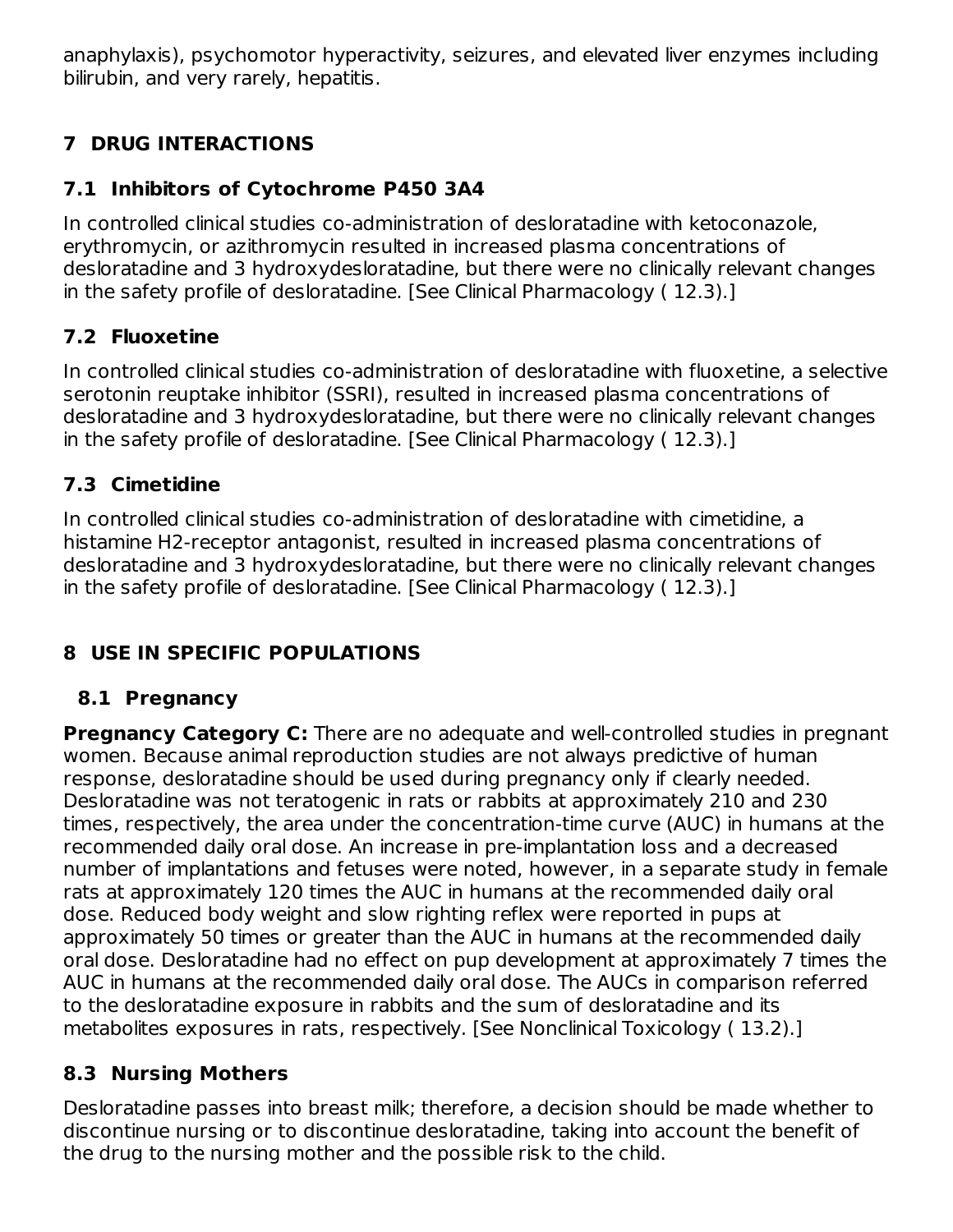# **8.4 Pediatric Use**

The recommended dose of Desloratadine Oral Solution in the pediatric population is based on cross-study comparison of the plasma concentration of Desloratadine in adults and pediatric subjects. The safety of Desloratadine Oral Solution has been established in 246 pediatric subjects aged 6 months to 11 years in three placebocontrolled clinical studies. Since the course of seasonal and perennial allergic rhinitis and chronic idiopathic urticaria and the effects of Desloratadine are sufficiently similar in the pediatric and adult populations, it allows extrapolation from the adult efficacy data to pediatric patients. The effectiveness of Desloratadine Oral Solution in these age groups is supported by evidence from adequate and well-controlled studies of Desloratadine Tablets in adults. The safety and effectiveness of Desloratadine Tablets or Desloratadine Oral Solution have not been demonstrated in pediatric patients less than 6 months of age. [See Clinical Pharmacology (12.3).]

# **8.5 Geriatric Use**

Clinical studies of desloratadine did not include sufficient numbers of subjects aged 65 and over to determine whether they respond differently from younger subjects. Other reported clinical experience has not identified differences between the elderly and younger patients. In general, dose selection for an elderly patient should be cautious, reflecting the greater frequency of decreased hepatic, renal, or cardiac function, and of concomitant disease or other drug therapy. [See Clinical Pharmacology ( 12.3).]

# **8.6 Renal Impairment**

Dosage adjustment for patients with renal impairment is recommended [see Dosage and Administration ( 2.5) and Clinical Pharmacology ( 12.3)].

### **8.7 Hepatic Impairment**

Dosage adjustment for patients with hepatic impairment is recommended [see Dosage and Administration ( 2.5) and Clinical Pharmacology ( 12.3)].

# **9 DRUG ABUSE AND DEPENDENCE**

There is no information to indicate that abuse or dependency occurs with Desloratadine Tablets.

# **10 OVERDOSAGE**

In the event of overdose, consider standard measures to remove any unabsorbed drug. Symptomatic and supportive treatment is recommended. Desloratadine and 3 hydroxydesloratadine are not eliminated by hemodialysis.

Information regarding acute overdosage is limited to experience from post-marketing adverse event reports and from clinical trials conducted during the development of the Desloratadine product. In a dose-ranging trial, at doses of 10 mg and 20 mg/day somnolence was reported.

In another study, no clinically relevant adverse events were reported in normal male and female volunteers who were given single daily doses of Desloratadine 45 mg for 10 days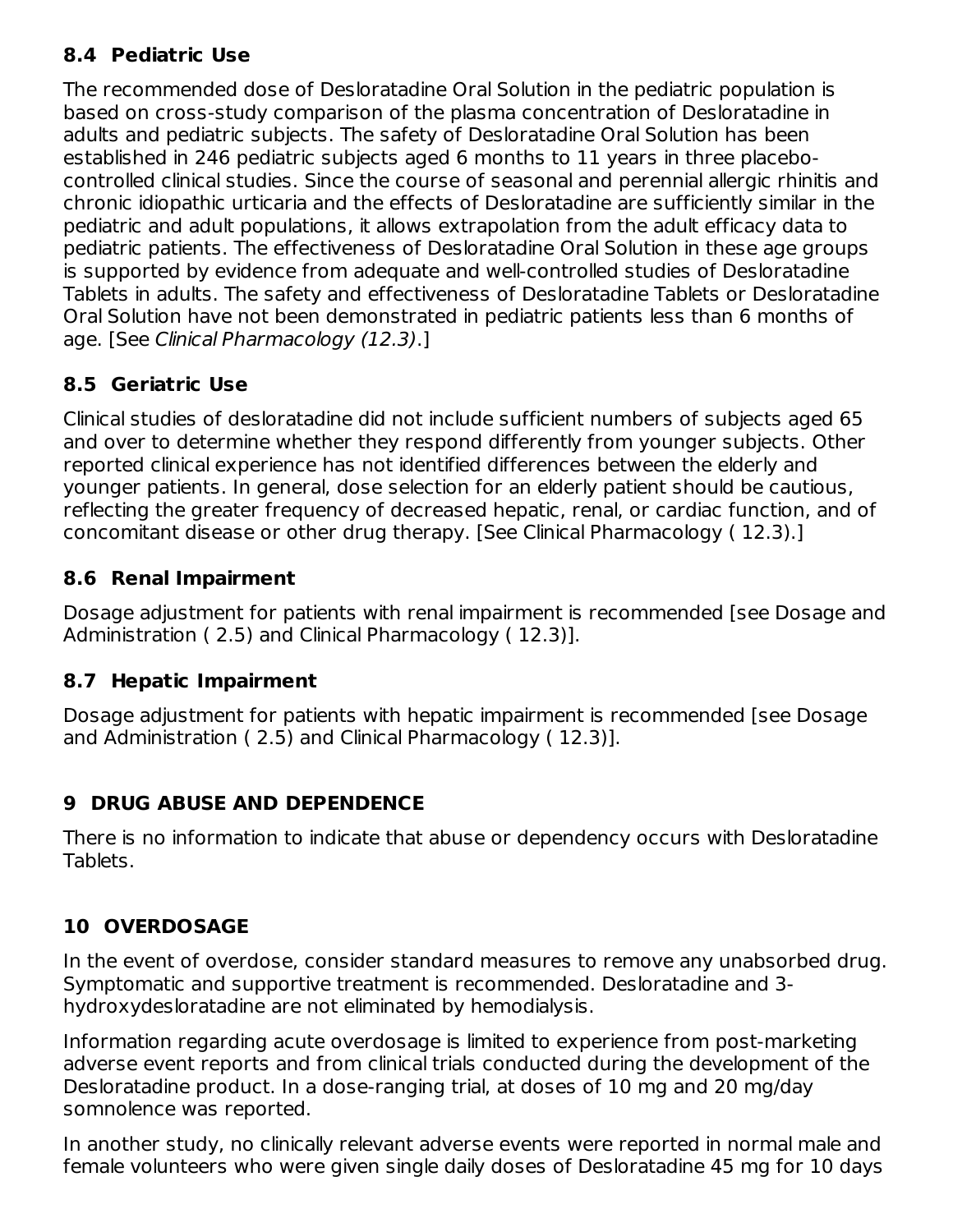[See Clinical Pharmacology ( 12.2)].

Lethality occurred in rats at oral doses of 250 mg/kg or greater (estimated desloratadine and desloratadine metabolite exposures were approximately 120 times the AUC in humans at the recommended daily oral dose). The oral median lethal dose in mice was 353 mg/kg (estimated desloratadine exposures were approximately 290 times the human daily oral dose on a mg/m  $^2$  basis). No deaths occurred at oral doses up to 250  $\,$ mg/kg in monkeys (estimated desloratadine exposures were approximately 810 times the human daily oral dose on a mg/m  $^2$  basis).

# **11 DESCRIPTION**

Desloratadine Tablets are light blue, round, tablets containing 5 mg desloratadine, an antihistamine, to be administered orally. Desloratadine Tablets also contain the following inactive ingredients: microcrystalline cellulose NF, pregelatinized starch NF, croscarmellose sodium NF, talc USP, zinc stearate, USP and FD&C Blue#2 HT 11-14%.

Desloratadine is a white to off-white powder that is slightly soluble in water, but very soluble in ethanol and propylene glycol. It has an empirical formula: C  $_{19}$ H  $_{19}$ ClN  $_{2}$  and a molecular weight of 310.8. The chemical name is 8-chloro-6,11-dihydro-11-(4 piperdinylidene)- 5H-benzo[5,6]cyclohepta[1,2-b]pyridine and has the following structure:



# **12 CLINICAL PHARMACOLOGY**

# **12.1 Mechanism of Action**

Desloratadine is a long-acting tricyclic histamine antagonist with selective H1-receptor histamine antagonist activity. Receptor binding data indicates that at a concentration of 2-3 ng/mL (7 nanomolar), desloratadine shows significant interaction with the human histamine H1-receptor. Desloratadine inhibited histamine release from human mast cells in vitro. Results of a radiolabeled tissue distribution study in rats and a radioligand H1 receptor binding study in guinea pigs showed that desloratadine did not readily cross the blood brain barrier. The clinical significance of this finding is unknown.

# **12.2 Pharmacodynamics**

**Wheal and Flare:** Human histamine skin wheal studies following single and repeated 5 mg doses of desloratadine have shown that the drug exhibits an antihistaminic effect by 1 hour; this activity may persist for as long as 24 hours. There was no evidence of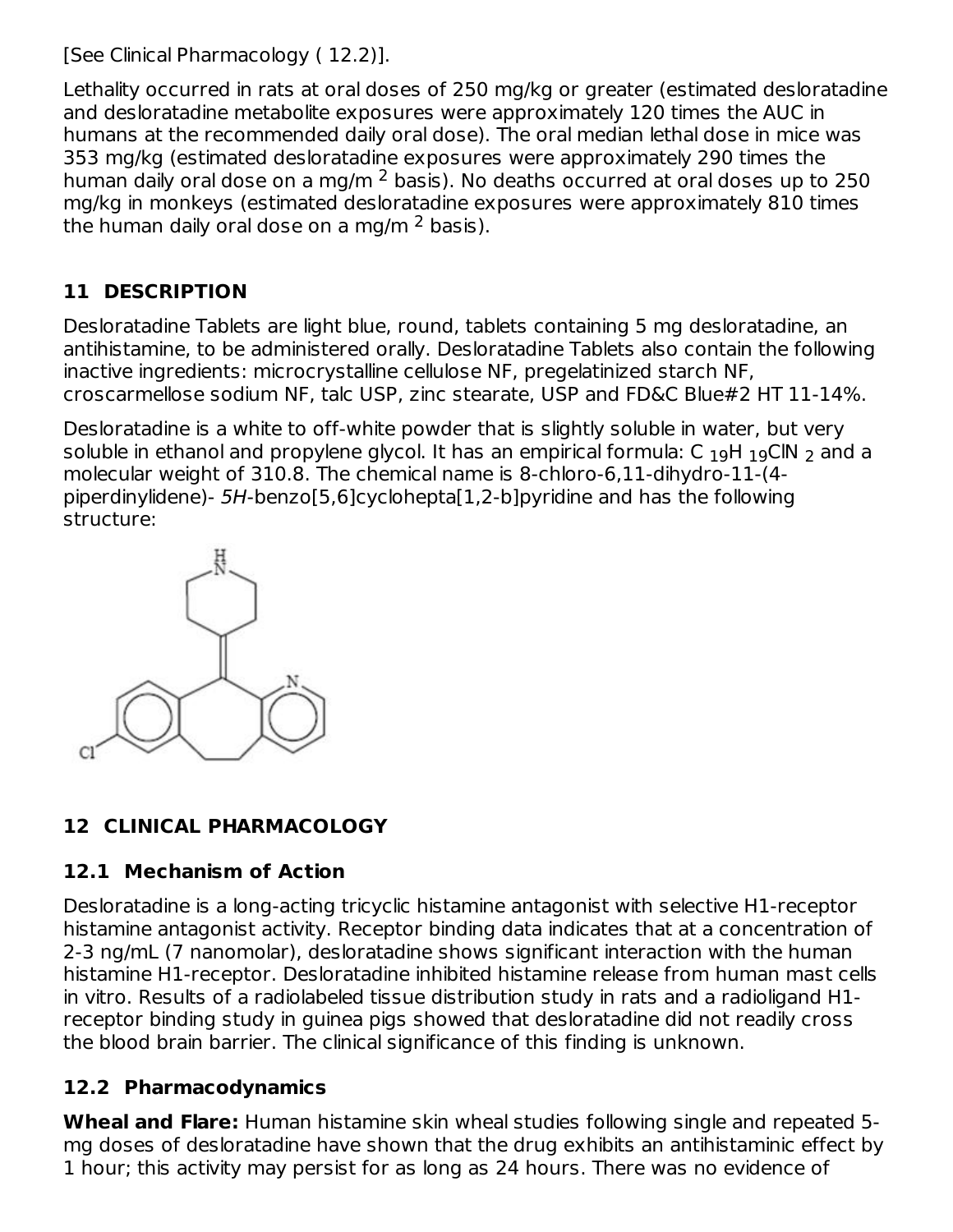histamine-induced skin wheal tachyphylaxis within the desloratadine 5-mg group over the 28-day treatment period. The clinical relevance of histamine wheal skin testing is unknown.

**Effects on QTc:** Single daily doses of 45 mg were given to normal male and female volunteers for 10 days. All ECGs obtained in this study were manually read in a blinded fashion by a cardiologist. In Desloratadine - treated subjects, there was an increase in mean heart rate of 9.2 bpm relative to placebo. The QT interval was corrected for heart rate (QTc) by both the Bazett and Fridericia methods. Using the QTc (Bazett) there was a mean increase of 8.1 msec in Desloratadine-treated subjects relative to placebo. Using QTc (Fridericia) there was a mean increase of 0.4 msec in Desloratadine treated subjects relative to placebo. No clinically relevant adverse events were reported.

# **12.3 Pharmacokinetics**

# **Absorption**

Following oral administration of a desloratadine 5 mg tablet once daily for 10 days to normal healthy volunteers, the mean time to maximum plasma concentrations (T  $_{\sf max}$ ) occurred at approximately 3 hours post dose and mean steady state peak plasma concentrations (C <sub>max</sub>) and AUC of 4 ng/mL and 56.9 ng⋅hr/mL were observed, respectively. Neither food nor grapefruit juice had an effect on the bioavailability (C <sub>max</sub> and AUC) of desloratadine.

The pharmacokinetic profile of Desloratadine Oral Solution was evaluated in a three-way crossover study in 30 adult volunteers. A single dose of 10 mL of Desloratadine Oral Solution containing 5 mg of desloratadine was bioequivalent to a single dose of 5 mg Desloratadine Tablet. Food had no effect on the bioavailability (AUC and C <sub>max</sub>) of Desloratadine Oral Solution.

# **Distribution**

Desloratadine and 3-hydroxydesloratadine are approximately 82% to 87% and 85% to 89% bound to plasma proteins, respectively. Protein binding of desloratadine and 3 hydroxydesloratadine was unaltered in subjects with impaired renal function.

# **Metabolism**

Desloratadine (a major metabolite of loratadine) is extensively metabolized to 3 hydroxydesloratadine, an active metabolite, which is subsequently glucuronidated. The enzyme(s) responsible for the formation of 3-hydroxydesloratadine have not been identified. Data from clinical trials indicate that a subset of the general population has a decreased ability to form 3-hydroxydesloratadine, and are poor metabolizers of desloratadine. In pharmacokinetic studies (n=3,748), approximately 6% of subjects were poor metabolizers of desloratadine (defined as a subject with an AUC ratio of 3 hydroxydesloratadine to desloratadine less than 0.1, or a subject with a desloratadine half-life exceeding 50 hours). These pharmacokinetic studies included subjects between the ages of 2 and 70 years, including 977 subjects aged 2 to 5 years, 1,575 subjects aged 6 to 11 years, and 1196 subjects aged 12 to 70 years. There was no difference in the prevalence of poor metabolizers across age groups. The frequency of poor metabolizers was higher in Blacks (17%, n=988) as compared to Caucasians (2%, n=1,462) and Hispanics (2%, n=1,063). The median exposure (AUC) to desloratadine in the poor metabolizers was approximately 6-fold greater than in the subjects who are not poor metabolizers. Subjects who are poor metabolizers of desloratadine cannot be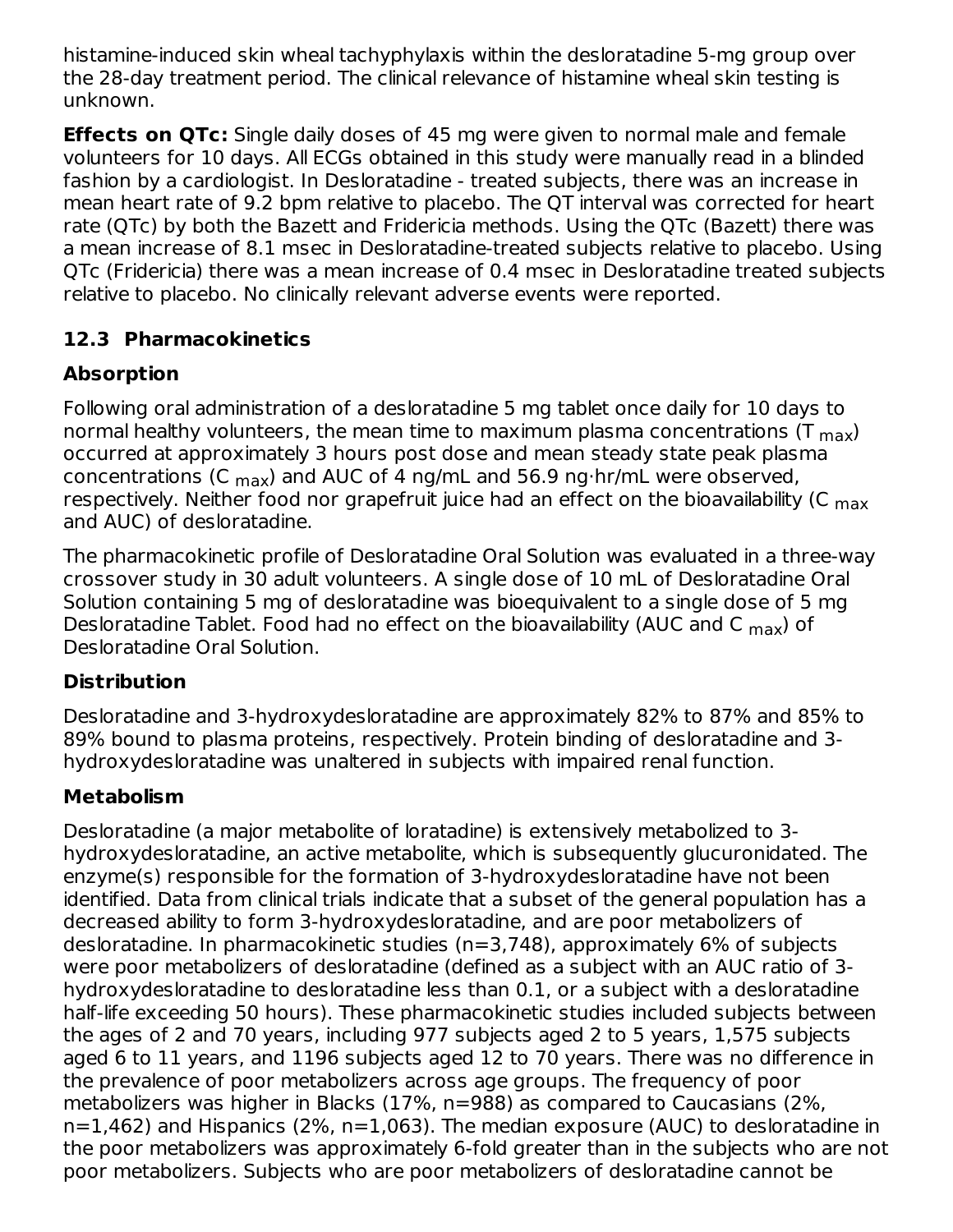prospectively identified and will be exposed to higher levels of desloratadine following dosing with the recommended dose of desloratadine. In multidose clinical safety studies, where metabolizer status was identified, a total of 94 poor metabolizers and 123 normal metabolizers were enrolled and treated with Desloratadine Oral Solution for 15-35 days. In these studies, no overall differences in safety were observed between poor metabolizers and normal metabolizers. Although not seen in these studies, an increased risk of exposure-related adverse events in patients who are poor metabolizers cannot be ruled out.

### **Elimination**

The mean plasma elimination half-life of desloratadine was approximately 27 hours. C  $_{\sf max}$  and AUC values increased in a dose proportional manner following single oral doses between 5 and 20 mg. The degree of accumulation after 14 days of dosing was consistent with the half-life and dosing frequency. A human mass balance study documented a recovery of approximately 87% of the 14C-desloratadine dose, which was equally distributed in urine and feces as metabolic products. Analysis of plasma 3 hydroxydesloratadine showed similar T  $_{\sf max}$  and half-life values compared to desloratadine.

# **Special Populations**

**Geriatric Subjects:** In older subjects (≥65 years old; n=17) following multiple-dose administration of Desloratadine Tablets, the mean C <sub>max</sub> and AUC values for desloratadine were 20% greater than in younger subjects (<65 years old). The oral total body clearance (CL/F) when normalized for body weight was similar between the two age groups. The mean plasma elimination half-life of desloratadine was 33.7 hr in subjects ≥65 years old. The pharmacokinetics for 3-hydroxydesloratadine appeared unchanged in older versus younger subjects. These age-related differences are unlikely to be clinically relevant and no dosage adjustment is recommended in elderly subjects.

**Pediatric Subjects:** In subjects 6 to 11 years old, a single dose of 5 mL of Desloratadine Oral solution containing 2.5 mg of desloratadine, resulted in desloratadine plasma concentrations similar to those achieved in adults administered a single 5 mg Desloratadine Tablet. In subjects 2 to 5 years old, a single dose of 2.5 mL of Desloratadine Oral solution containing 1.25 mg of desloratadine, resulted in desloratadine plasma concentrations similar to those achieved in adults administered a single 5-mg Desloratadine Tablet. However, the C <sub>max</sub> and AUC of the metabolite (3hydroxydesloratadine) were 1.27 and 1.61 times higher for the 5 mg dose of Oral solution administered in adults compared to the C  $_{\sf max}$  and AUC obtained in children 2 to 11 years of age receiving 1.25-2.5 mg of Desloratadine Oral solution.

A single dose of either 2.5 mL or 1.25 mL of Desloratadine Oral solution containing 1.25 mg or 0.625 mg, respectively, of desloratadine was administered to subjects 6 to 11 months of age and 12 to 23 months of age. The results of a population pharmacokinetic analysis indicated that a dose of 1 mg for subjects aged 6 to 11 months and 1.25 mg for subjects 12 to 23 months of age is required to obtain desloratadine plasma concentrations similar to those achieved in adults administered a single 5 mg dose of Desloratadine Oral solution.

**Renally Impaired:** Desloratadine pharmacokinetics following a single dose of 7.5 mg were characterized in patients with mild (n=7; creatinine clearance 51-69 mL/min/1.73 m <sup>2</sup>), moderate (n=6; creatinine clearance 34-43 mL/min/1.73 m <sup>2</sup>), and severe (n=6;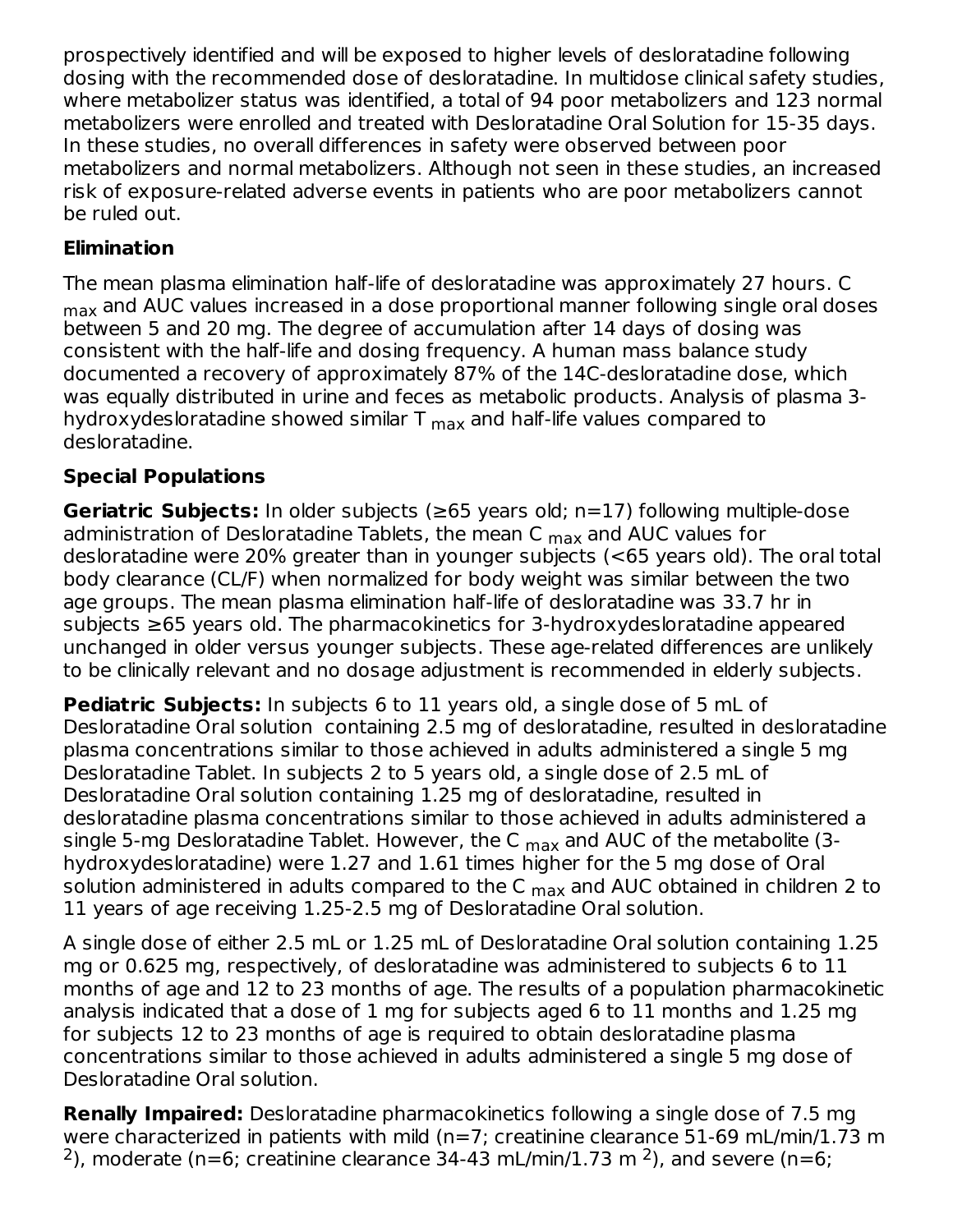creatinine clearance 5-29 mL/min/1.73 m  $^2$ ) renal impairment or hemodialysis dependent (n=6) patients. In patients with mild and moderate renal impairment, median C  $_{\sf max}$  and AUC values increased by approximately 1.2- and 1.9-fold, respectively, relative to subjects with normal renal function. In patients with severe renal impairment or who were hemodialysis dependent, C <sub>max</sub> and AUC values increased by approximately 1.7and 2.5-fold, respectively. Minimal changes in 3-hydroxydesloratadine concentrations were observed. Desloratadine and 3-hydroxydesloratadine were poorly removed by hemodialysis. Plasma protein binding of desloratadine and 3-hydroxydesloratadine was unaltered by renal impairment. Dosage adjustment for patients with renal impairment is recommended [see Dosage and Administration ( 2.5)].

**Hepatically Impaired:** Desloratadine pharmacokinetics were characterized following a single oral dose in patients with mild ( $n=4$ ), moderate ( $n=4$ ), and severe ( $n=4$ ) hepatic impairment as defined by the Child-Pugh classification of hepatic function and 8 subjects with normal hepatic function. Patients with hepatic impairment, regardless of severity, had approximately a 2.4-fold increase in AUC as compared with normal subjects. The apparent oral clearance of desloratadine in patients with mild, moderate, and severe hepatic impairment was 37%, 36%, and 28% of that in normal subjects, respectively. An increase in the mean elimination half-life of desloratadine in patients with hepatic impairment was observed. For 3-hydroxydesloratadine, the mean C  $_{\sf max}$  and AUC values for patients with hepatic impairment were not statistically significantly different from subjects with normal hepatic function. Dosage adjustment for patients with hepatic impairment is recommended [see Dosage and Administration ( 2.5)].

**Gender:** Female subjects treated for 14 days with Desloratadine Tablets had 10% and 3% higher desloratadine C <sub>max</sub> and AUC values, respectively, compared with male subjects. The 3-hydroxydesloratadine C <sub>max</sub> and AUC values were also increased by 45% and 48%, respectively, in females compared with males. However, these apparent differences are not likely to be clinically relevant and therefore no dosage adjustment is recommended.

**Race:** Following 14 days of treatment with Desloratadine Tablets, the C <sub>max</sub> and AUC values for desloratadine were 18% and 32% higher, respectively, in Blacks compared with Caucasians. For 3-hydroxydesloratadine there was a corresponding 10% reduction in C  $_{\sf max}$  and AUC values in Blacks compared to Caucasians. These differences are not likely to be clinically relevant and therefore no dose adjustment is recommended.

**Drug Interactions:** In two controlled crossover clinical pharmacology studies in healthy male ( $n=12$  in each study) and female ( $n=12$  in each study) volunteers, desloratadine 7.5 mg (1.5 times the daily dose) once daily was coadministered with erythromycin 500 mg every 8 hours or ketoconazole 200 mg every 12 hours for 10 days. In three separate controlled, parallel group clinical pharmacology studies, desloratadine at the clinical dose of 5 mg has been coadministered with azithromycin 500 mg followed by 250 mg once daily for 4 days (n=18) or with fluoxetine 20 mg once daily for 7 days after a 23-day pretreatment period with fluoxetine (n=18) or with cimetidine 600 mg every 12 hours for 14 days (n=18) under steady-state conditions to normal healthy male and female volunteers. Although increased plasma concentrations (C  $_{\sf max}$  and AUC 0-24 hrs) of desloratadine and 3-hydroxydesloratadine were observed (see Table 2), there were no clinically relevant changes in the safety profile of desloratadine, as assessed by electrocardiographic parameters (including the corrected QT interval), clinical laboratory tests, vital signs, and adverse events.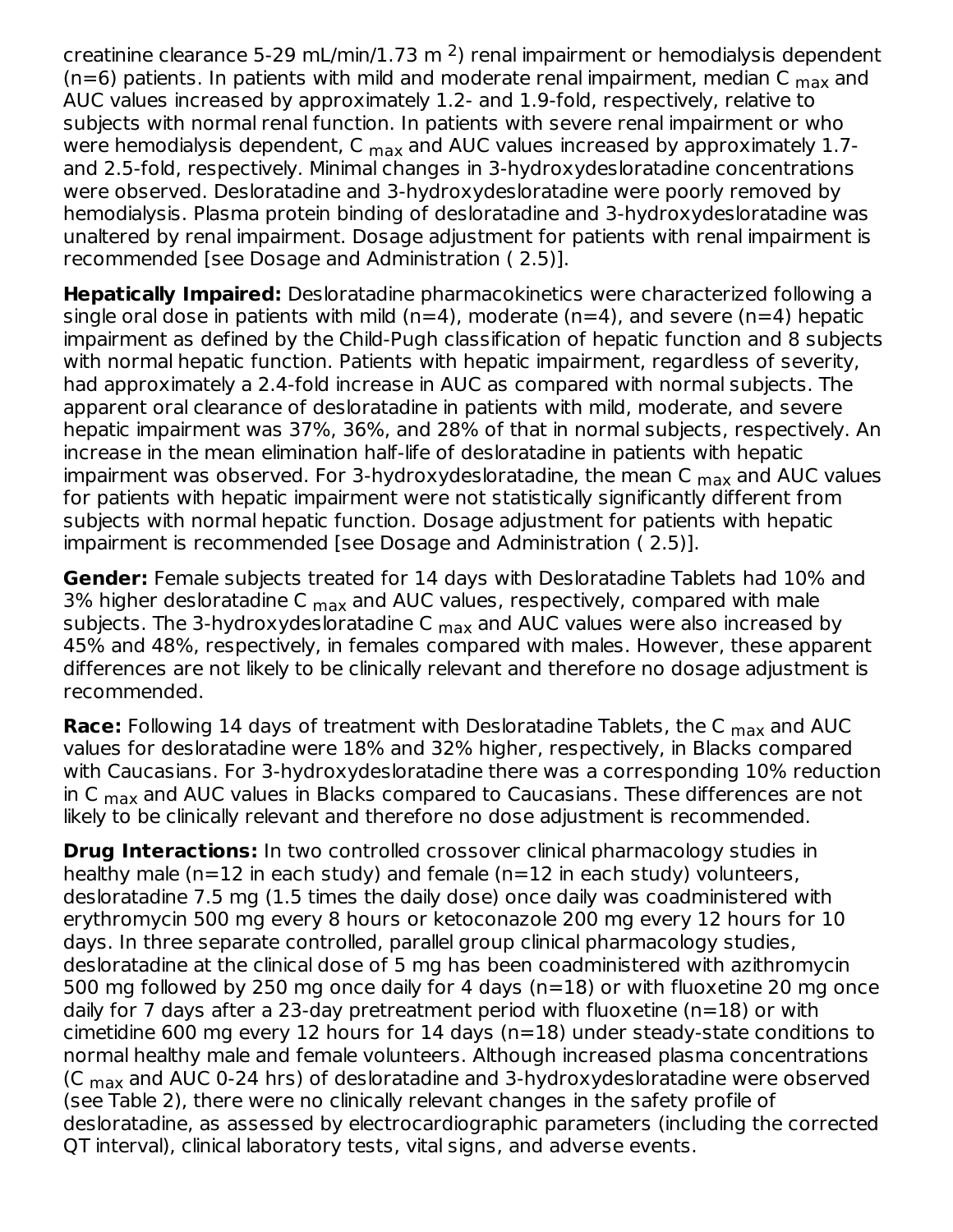#### **Table 2Changes in Desloratadine and 3- HydroxydesloratadinePharmacokinetics in Healthy Male and Female Volunteers**

|                                                              | Desloratadine |                                                                    |        | 3-Hydroxydesloratadine |
|--------------------------------------------------------------|---------------|--------------------------------------------------------------------|--------|------------------------|
|                                                              |               | C $_{\text{max}}$ AUC $_{0\text{-}24\text{hrs}}$ C $_{\text{max}}$ |        | AUC $_{0-24hrs}$       |
| Erythromycin<br>$(500 \text{ mg } Q8h)$                      | $+24%$        | $+14%$                                                             | $+43%$ | $+40%$                 |
| Ketoconazole<br>$(200 \text{ mg } Q12h)$                     | $+45%$        | $+39%$                                                             | $+43%$ | $+72%$                 |
| Azithromycin<br>(500 mg day 1,<br>250 mg QD $\times$ 4 days) | $+15%$        | $+5%$                                                              | $+15%$ | $+4%$                  |
| Fluoxetine<br>$(20 \text{ mg } QD)$                          | $+15%$        | $+0\%$                                                             | $+17%$ | $+13%$                 |
| Cimetidine<br>$(600 \text{ mg } Q12h)$                       | $+12%$        | $+19%$                                                             | $-11%$ | $-3%$                  |

# **13 NONCLINICAL TOXICOLOGY**

# **13.1 Carcinogenesis, Mutagenesis, Impairment of Fertility**

# **Carcinogenicity Studies:**

The carcinogenic potential of desloratadine was assessed using a loratadine study in rats and a desloratadine study in mice. In a 2-year study in rats, loratadine was administered in the diet at doses up to 25 mg/kg/day (estimated desloratadine and desloratadine metabolite exposures were approximately 30 times the AUC in humans at the recommended daily oral dose). A significantly higher incidence of hepatocellular tumors (combined adenomas and carcinomas) was observed in males given 10 mg/kg/day of loratadine and in males and females given 25 mg/kg/day of loratadine. The estimated desloratadine and desloratadine metabolite exposures in rats given 10 mg/kg of loratadine were approximately 7 times the AUC in humans at the recommended daily oral dose. The clinical significance of these findings during long-term use of desloratadine is not known.

In a 2-year dietary study in mice, males and females given up to 16 mg/kg/day and 32 mg/kg/day desloratadine, respectively, did not show significant increases in the incidence of any tumors. The estimated desloratadine and desloratadine metabolite exposures in mice at these doses were 12 and 27 times, respectively, the AUC in humans at the recommended daily oral dose.

### **Genotoxicity Studies:**

In genotoxicity studies with desloratadine, there was no evidence of genotoxic potential in a reverse mutation assay (Salmonella/E. coli mammalian microsome bacterial mutagenicity assay) or in 2 assays for chromosomal aberrations (human peripheral blood lymphocyte clastogenicity assay and mouse bone marrow micronucleus assay).

### **Impairment of Fertility:**

There was no effect on female fertility in rats at desloratadine doses up to 24 mg/kg/day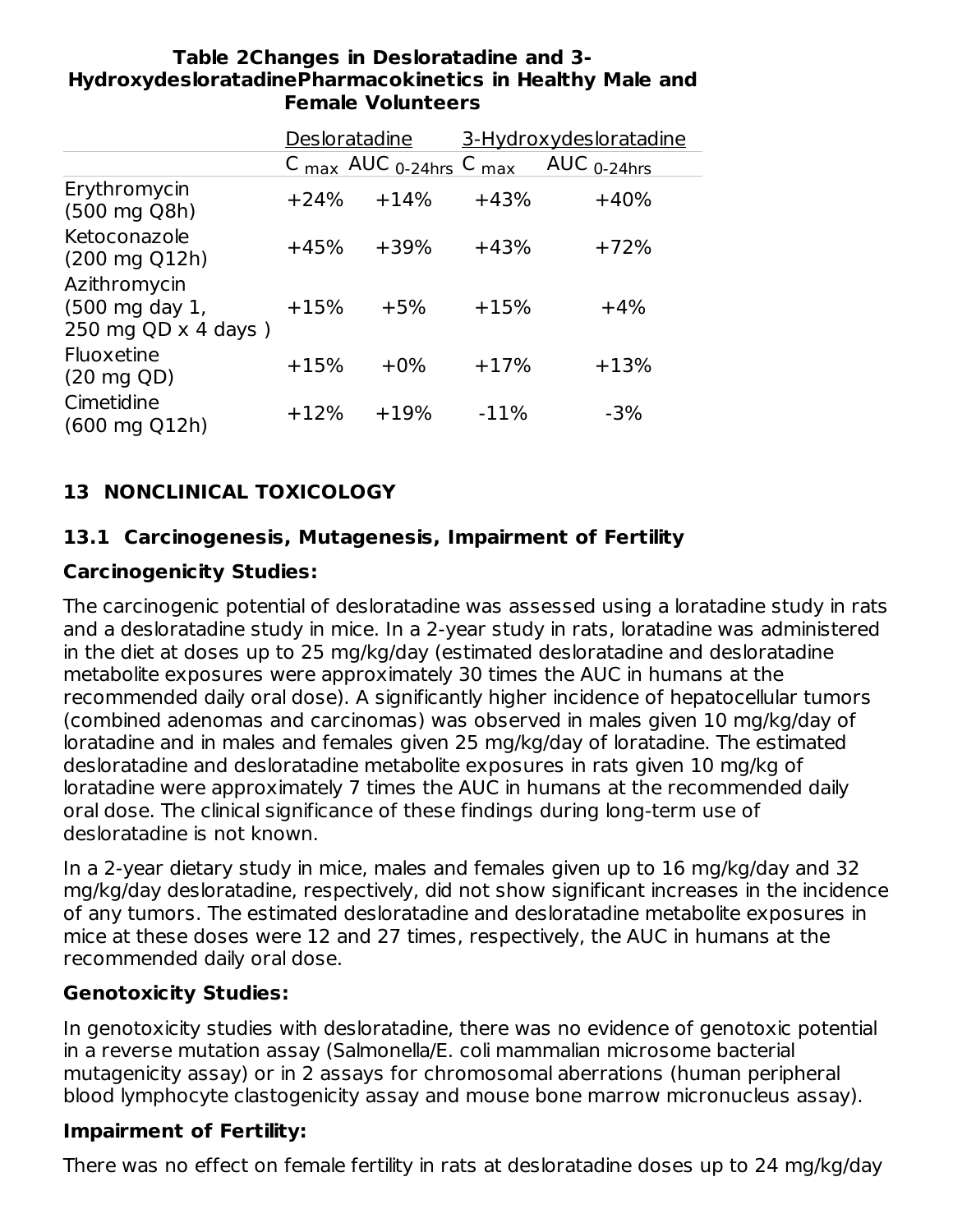(estimated desloratadine and desloratadine metabolite exposures were approximately 130 times the AUC in humans at the recommended daily oral dose). A male specific decrease in fertility, demonstrated by reduced female conception rates, decreased sperm numbers and motility, and histopathologic testicular changes, occurred at an oral desloratadine dose of 12 mg/kg in rats (estimated desloratadine and desloratadine metabolite exposures were approximately 45 times the AUC in humans at the recommended daily oral dose). Desloratadine had no effect on fertility in rats at an oral dose of 3 mg/kg/day (estimated desloratadine and desloratadine metabolite exposures were approximately 8 times the AUC in humans at the recommended daily oral dose).

# **13.2 Animal Toxicology and/or Pharmacology**

# **Reproductive Toxicology Studies:**

Desloratadine was not teratogenic in rats at doses up to 48 mg/kg/day (estimated desloratadine and desloratadine metabolite exposures were approximately 210 times the AUC in humans at the recommended daily oral dose) or in rabbits at doses up to 60 mg/kg/day (estimated desloratadine exposures were approximately 230 times the AUC in humans at the recommended daily oral dose). In a separate study, an increase in preimplantation loss and a decreased number of implantations and fetuses were noted in female rats at 24 mg/kg (estimated desloratadine and desloratadine metabolite exposures were approximately 120 times the AUC in humans at the recommended daily oral dose). Reduced body weight and slow righting reflex were reported in pups at doses of 9 mg/kg/day or greater (estimated desloratadine and desloratadine metabolite exposures were approximately 50 times or greater than the AUC in humans at the recommended daily oral dose). Desloratadine had no effect on pup development at an oral dose of 3 mg/kg/day (estimated desloratadine and desloratadine metabolite exposures were approximately 7 times the AUC in humans at the recommended daily oral dose).

# **14 CLINICAL STUDIES**

# **14.1 Seasonal Allergic Rhinitis**

The clinical efficacy and safety of Desloratadine Tablets were evaluated in over 2,300 patients 12 to 75 years of age with seasonal allergic rhinitis. A total of 1,838 patients received 2.5 to 20 mg/day of Desloratadine in 4 double-blind, randomized, placebocontrolled clinical trials of 2 to 4 weeks' duration conducted in the United States. The results of these studies demonstrated the efficacy and safety of Desloratadine 5 mg in the treatment of adult and adolescent patients with seasonal allergic rhinitis. In a doseranging trial, Desloratadine 2.5 to 20 mg/day was studied. Doses of 5, 7.5, 10, and 20 mg/day were superior to placebo; and no additional benefit was seen at doses above 5.0 mg. In the same study, an increase in the incidence of somnolence was observed at doses of 10 mg/day and 20 mg/day (5.2% and 7.6%, respectively), compared to placebo (2.3%).

In two 4-week studies of 924 patients (aged 15 to 75 years) with seasonal allergic rhinitis and concomitant asthma, Desloratadine Tablets 5 mg once daily improved rhinitis symptoms, with no decrease in pulmonary function. This supports the safety of administering Desloratadine Tablets to adult patients with seasonal allergic rhinitis with mild to moderate asthma.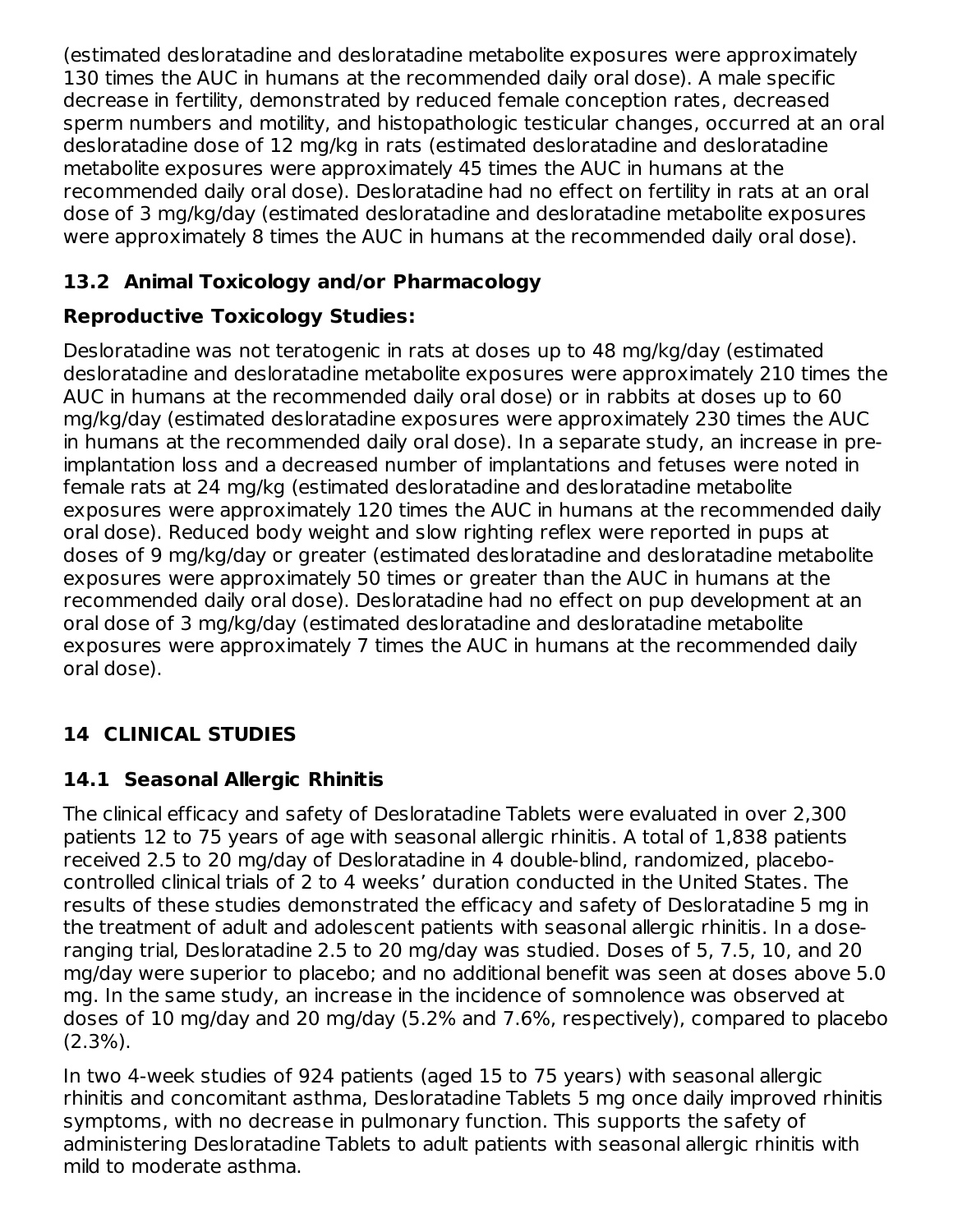Desloratadine Tablets 5 mg once daily significantly reduced the Total Symptom Score (the sum of individual scores of nasal and non-nasal symptoms) in patients with seasonal allergic rhinitis. See Table 3.

| Table 3TOTAL SYMPTOM SCORE (TSS)Changes in a 2 Week Clinical |  |                                                   |  |  |
|--------------------------------------------------------------|--|---------------------------------------------------|--|--|
|                                                              |  | Trial in Patients with Seasonal Allergic Rhinitis |  |  |

| Treatment<br>Group<br>(n)   | Mean<br>Baseline*<br>(SEM) | Change from<br>Baseline**<br>(SEM) | Placebo<br>Comparison<br>(P-value) |
|-----------------------------|----------------------------|------------------------------------|------------------------------------|
| Desloratadine<br>5 mg (171) | 14.2(0.3)                  | $-4.3(0.3)$                        | P < 0.01                           |
| Placebo (173)               | 13.7(0.3)                  | $-2.5(0.3)$                        |                                    |

\* At baseline, a total nasal symptom score (sum of 4 individual symptoms) of at least 6 and a total non-nasal symptom score (sum of 4 individual symptoms) of at least 5 (each symptom scored 0 to 3 where 0=no symptom and 3=severe symptoms) was required for trial eligibility. TSS ranges from 0=no symptoms to 24=maximal symptoms. \*\* Mean reduction in TSS averaged over the 2 - week treatment period. SEM = Standard Error of the Mean

There were no significant differences in the effectiveness of Desloratadine Tablets 5 mg across subgroups of patients defined by gender, age, or race.

### **14.2 Perennial Allergic Rhinitis**

The clinical efficacy and safety of Desloratadine Tablets 5 mg were evaluated in over 1,300 patients 12 to 80 years of age with perennial allergic rhinitis. A total of 685 patients received 5 mg/day of Desloratadine in two double-blind, randomized, placebocontrolled clinical trials of 4 weeks' duration conducted in the United States and internationally. In one of these studies Desloratadine Tablets 5 mg once daily was shown to significantly reduce the Total Symptom Score in patients with perennial allergic rhinitis ( Table 4).

#### **Table 4TOTAL SYMPTOM SCORE (TSS)Changes in a 4 Week Clinical Trial in Patients with Perennial Allergic Rhinitis**

| <b>Treatment Group</b><br>(n) | Mean<br>Baseline*<br>(SEM) | Change from<br>Baseline**<br>(SEM) | Placebo<br>Comparison<br>(P-value) |
|-------------------------------|----------------------------|------------------------------------|------------------------------------|
| Desloratadine5 mg<br>(337)    | 12.37(0.18)                | $-4.06(0.21)$                      | $P = 0.01$                         |
| Placebo (337)                 | 12.30 (0.18)               | $-3.27(0.21)$                      |                                    |

\*At baseline, average of total symptom score (sum of 5 individual nasal symptoms and 3 non-nasal symptoms, each symptom scored 0 to 3 where 0=no symptom and 3=severe symptoms) of at least 10 was required for trial eligibility. TSS ranges from 0=no symptoms to 24=maximal symptoms.

\*\* Mean reduction in TSS averaged over the 4 week treatment period.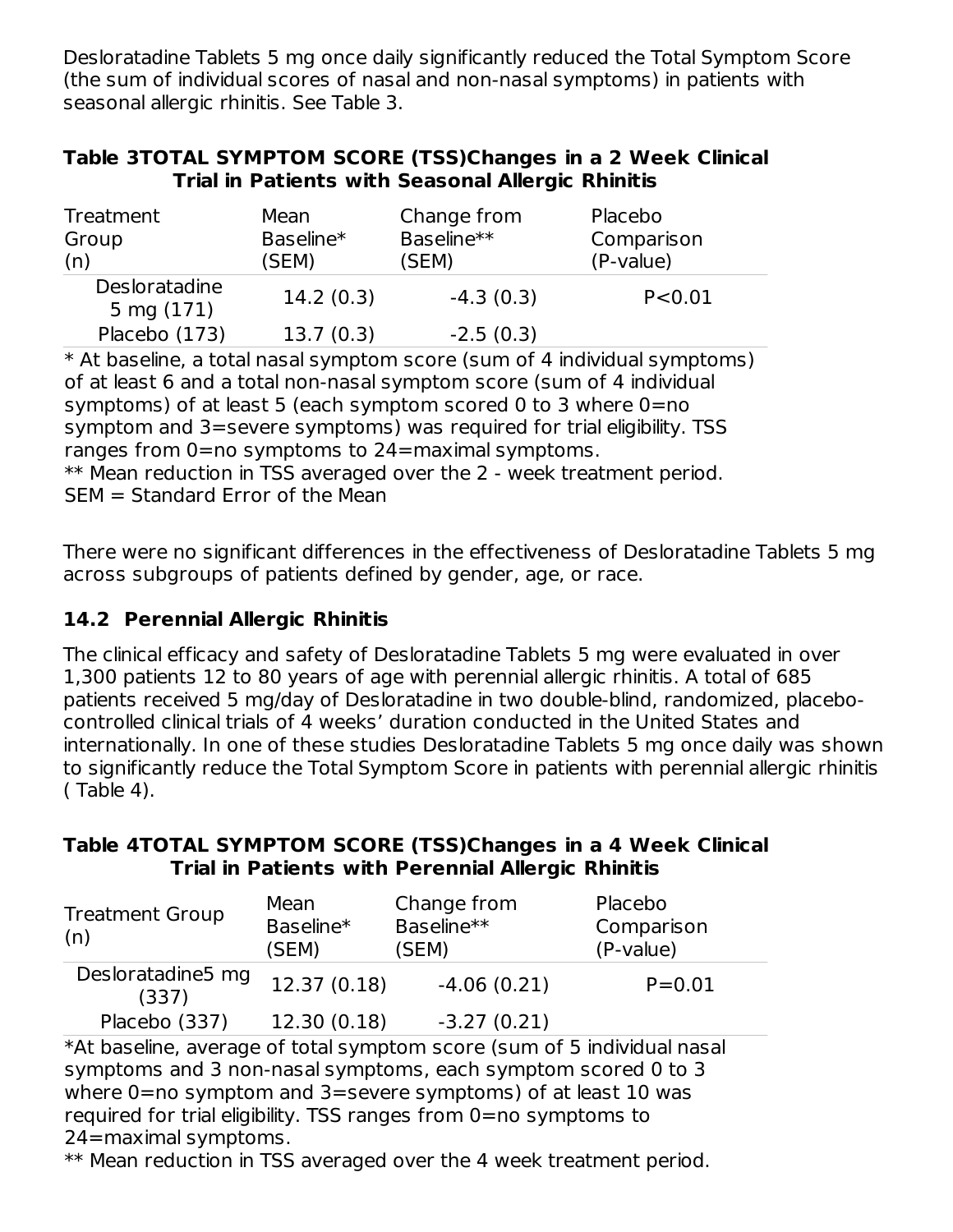# **14.3 Chronic Idiopathic Urticaria**

The efficacy and safety of Desloratadine Tablets 5 mg once daily was studied in 416 chronic idiopathic urticaria patients 12 to 84 years of age, of whom 211 received Desloratadine. In two double-blind, placebo-controlled, randomized clinical trials of six weeks duration, at the pre-specified one-week primary time point evaluation, Desloratadine Tablets significantly reduced the severity of pruritus when compared to placebo ( Table 5). Secondary endpoints were also evaluated, and during the first week of therapy Desloratadine Tablets 5 mg reduced the secondary endpoints, "Number of Hives" and the "Size of the Largest Hive," when compared to placebo.

#### **Table 5PRURITUS SYMPTOM SCOREChanges in the First Week of a Clinical Trial in Patients with Chronic Idiopathic Urticaria**

| Treatment<br>Group<br>(n)             | Mean<br><b>Baselinex</b><br>(SEM) | Change from<br>Baseline*<br>(SEM) | Placebo<br>Comparison<br>(P-value) |
|---------------------------------------|-----------------------------------|-----------------------------------|------------------------------------|
| Desloratadine<br>$5 \text{ mg} (115)$ | 2.19(0.04)                        | $-1.05(0.07)$                     | $P = 0.01$                         |
| Placebo (110)                         | 2.21(0.04)                        | $-0.52(0.07)$                     |                                    |

Pruritus scored 0 to 3 where 0=no symptom to 3=maximum symptom \* Mean reduction in Pruritus averaged over the first week of treatment. SEM = Standard Error of the Mean

# **16 HOW SUPPLIED/STORAGE AND HANDLING**

Desloratadine Tablets: Debossed "5", light blue, round tablets that are packaged in highdensity polyethylene plastic bottles of 30 (NDC 62250-619-01), 100 (NDC 62250-619- 02) and 500 (NDC 62250-619-08).

#### **Storage:**

Desloratadine Tablets: Store at 25° C (77° F); excursions permitted to 15° C - 30° C (59° F - 86° F) [see USP Controlled Room Temperature.] Heat sensitive. Avoid exposure at or above 30° C (86° F).

Dispense in a tight, light-resistant container as defined in the USP using a childresistant closure.

# **17 PATIENT COUNSELING INFORMATION**

[See FDA-Approved Patient Labeling].

### **17.1 Information for Patients**

- Patients should be instructed to use Desloratadine Tablets as directed.
- As there are no food effects on bioavailability, patients can be instructed that Desloratadine Tablets may be taken without regard to meals.
- Patients should be advised not to increase the dose or dosing frequency as studies have not demonstrated increased effectiveness at higher doses and somnolence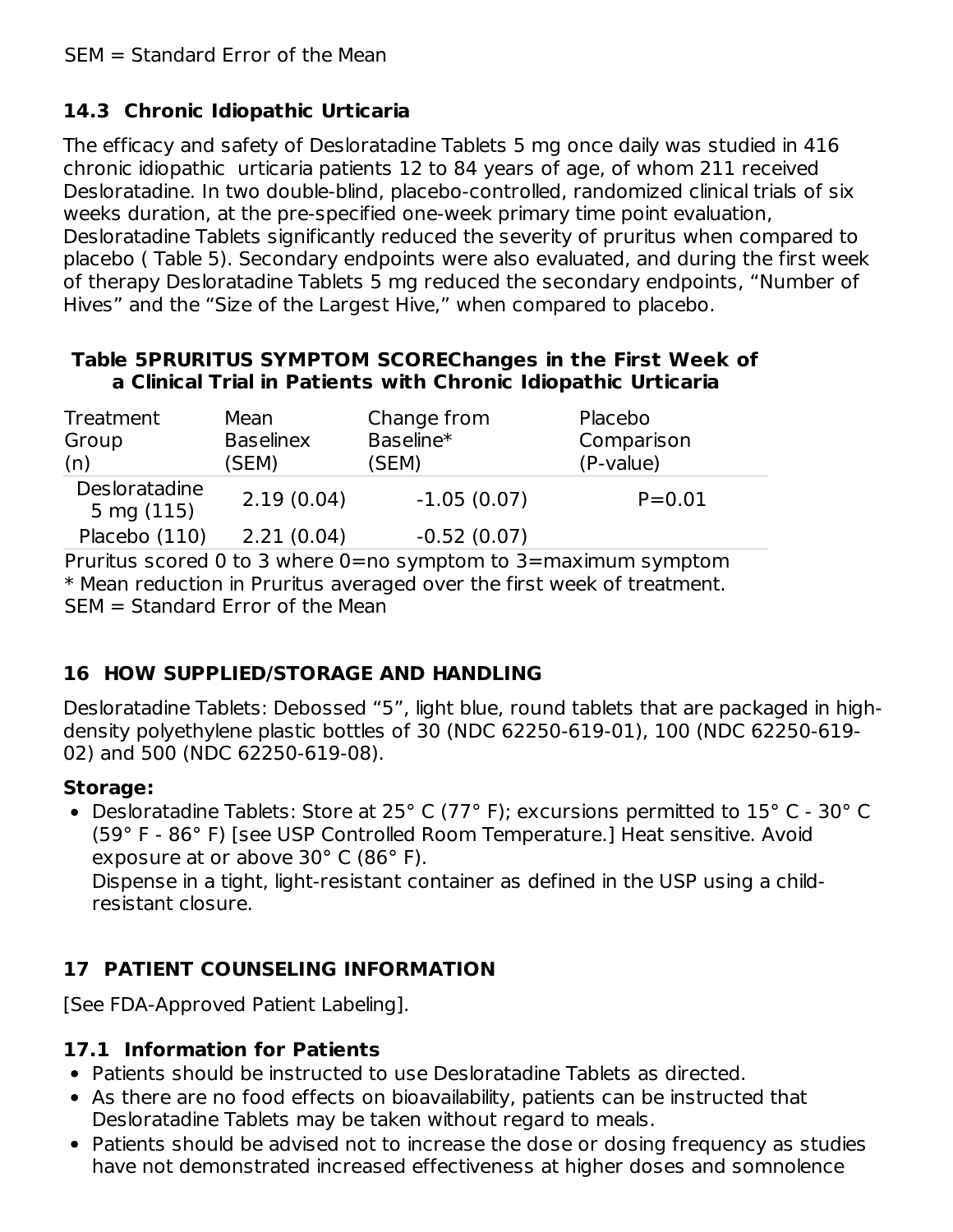may occur.

Manufactured by Belcher Pharmaceuticals, LLC. 12393 Belcher Road, Suite 420 Largo, FL 33773 Rev. 12/12

#### **PATIENT INFORMATION Desloratadine Tablets, 5 mg**

Read the Patient Information that comes with Desloratadine Tablets before you start taking it and each time you get a refill. There may be new information. This leaflet is a summary of the information for patients. Your doctor or pharmacist can give you additional information. This leaflet does not take the place of talking to your doctor about your medical condition or treatment.

# **What are Desloratadine Tablets?**

Desloratadine Tablets is a prescription medicine that contains the medicine desloratadine (an antihistamine).

Desloratadine Tablets are used to help control the symptoms of:

- seasonal allergic rhinitis (sneezing, stuffy nose, runny nose and itching of the nose) in people 12 years of age and older.
- perennial allergic rhinitis (sneezing, stuffy nose, runny nose and itching of the nose) in people 12 years of age and older.
- Chronic idiopathic urticaria (long term itching) and to reduce the number and size of hives in people 12 years of age and older.

Desloratadine Tablets, 5 mg is not for children younger than 12 years of age.

# **Who should not take Desloratadine Tablets?**

Do not take Desloratadine tablets if you:

- are allergic to desloratadine or any of the ingredients in Desloratadine Tablets. See the end of this leaflet for a complete list of ingredients.
- are allergic to loratadine (Alavert, Claritin).

Talk to your doctor before taking this medicine if you have any questions about whether or not to take this medicine.

# **What should I tell my doctor before taking Desloratadine Tablets?**

Before you take Desloratadine Tablets, tell your doctor if you:

- have liver or kidney problems.
- have any other medical conditions.
- are pregnant or plan to become pregnant. It is not known if Desloratadine will harm your unborn baby. Talk to your doctor if you are pregnant or plan to become pregnant.
- are breast-feeding or plan to breast-feed. Desloratadine can pass into your breast milk. Talk to your doctor about the best way to feed your baby if you take Desloratadine.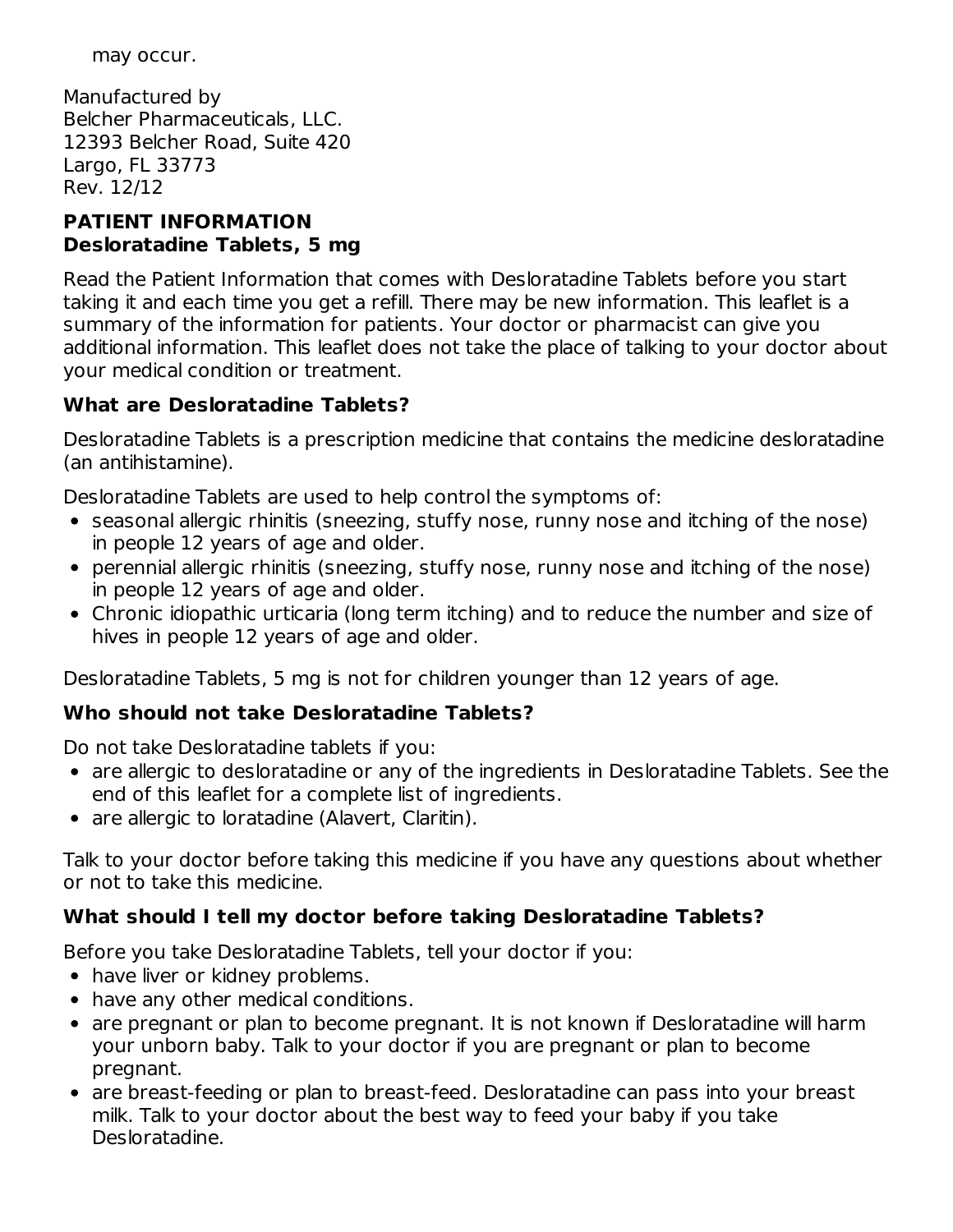**Tell your doctor about all the medicines you take,** including prescription and nonprescription medicines, vitamins and herbal supplements. Desloratadine may affect the way other medicines work, and other medicines may affect how Desloratadine works. Especially tell your doctor if you take:

- ketoconazole (Nizoral)
- erythromycin (Ery-tab, Eryc, PCE)
- azithromycin (Zithromax, Zmax)
- antihistamines
- fluoxetine (Prozac)
- cimetidine (Tagamet)

Know the medicines you take. Keep a list of your medicines and show it to your doctor and pharmacist when you get a new medicine.

# **How should I take Desloratadine Tablets?**

- Take Desloratadine Tablets exactly as your doctor tells you to take it.
- Do not change your dose of Desloratadine Tablets or take more often than prescribed.
- Desloratadine Tablets can be taken with or without food.
- If you take too much Desloratadine Tablets, call your doctor or get medical attention right away.

# **What are the possible side effects of Desloratadine Tablets?**

Desloratadine tablets may cause serious side effects, including:

Allergic reactions. Stop taking Desloratadine Tablets and call your doctor right away or get emergency help if you have any of these symptoms:

- $\bullet$  rash
- $\bullet$  itching
- hives
- swelling of your lips, tongue, face, and throat
- shortness of breath or trouble breathing

The most common side effects of Desloratadine Tablets in adults and children 12 years of age and older with allergic rhinitis include:

- sore throat
- dry mouth
- muscle pain
- tiredness
- sleepiness
- menstrual pain

Increased sleepiness or tiredness can happen if you take more Desloratadine Tablets than your doctor prescribed to you.

Tell your doctor if you have any side effect that bothers you or that does not go away.

These are not all of the possible side effects of Desloratadine Tablets. For more information, ask your doctor or pharmacist.

Call your doctor for medical advice about side effects. **You may report side effects**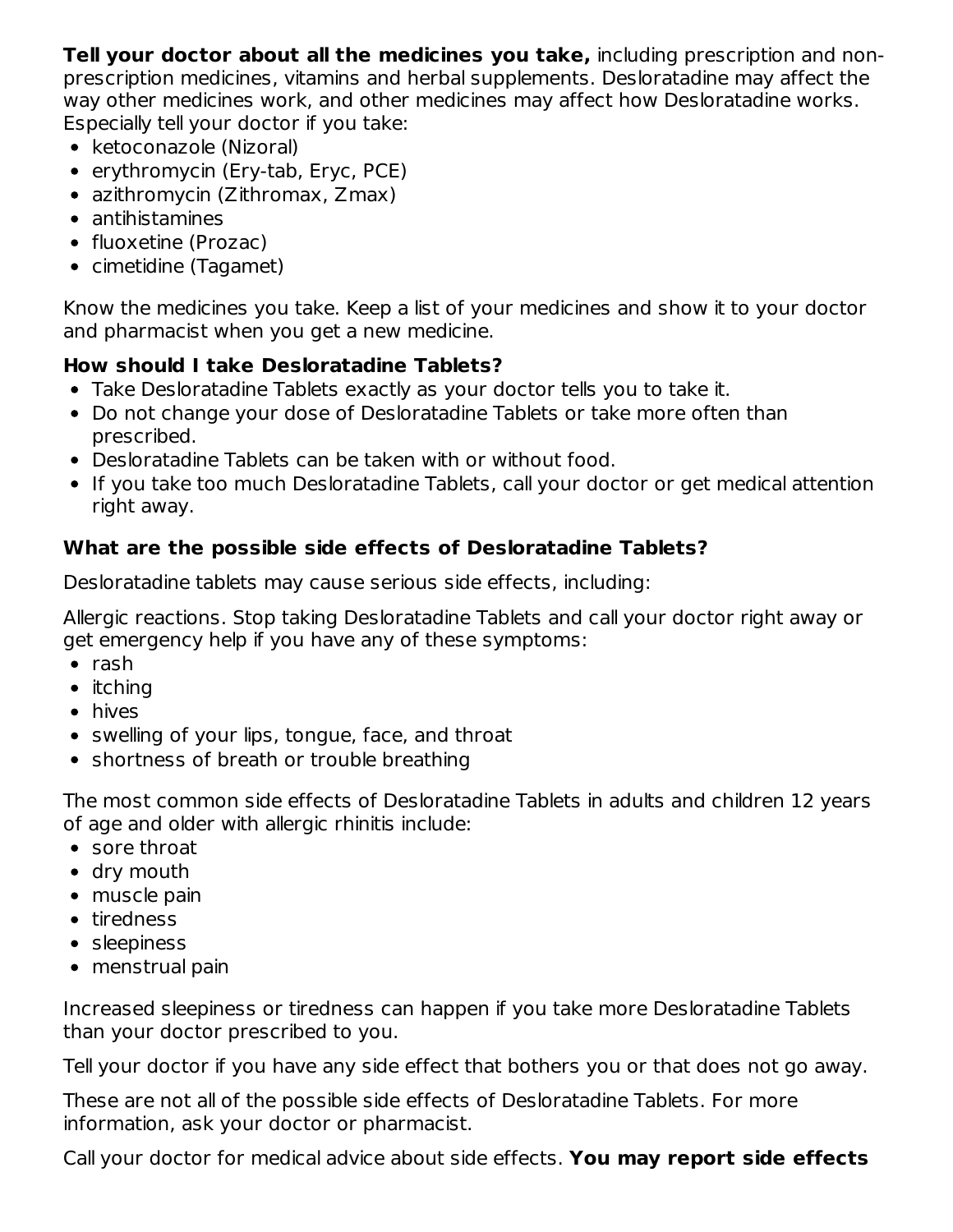#### **to Belcher Pharmaceuticals LLC at 1-727-471-0850 or FDA at 1-800-FDA-1088 or www.fda.gov/medwatch.**

#### **How should I store Desloratadine Tablets?**

- Store Desloratadine Tablets between 59°F to 86°F (15°C to 30°C).
- **•** Desloratadine Tablets are sensitive to heat. Do not store above 86 $^{\circ}$ F (30 $^{\circ}$ C).
- Protect Desloratadine Tablets from moisture.

Keep Desloratadine Tablets, and all medicines out of the reach of children.

#### **General information about Desloratadine Tablets**

Medicines are sometimes prescribed for purposes other than those listed in a patient information leaflet. Do not use Desloratadine Tablets for a condition for which it was not prescribed. Do not give Desloratadine Tablets to other people, even if they have the same condition you have. It may harm them.

This Patient Information leaflet summarizes the most important information about Desloratadine Tablets. If you would like more information, talk with your doctor. You can ask your pharmacist or doctor for information about Desloratadine Tablets that is written for health professionals.

#### **What are the ingredients in Desloratadine Tablets?**

Active ingredient: Desloratadine

**Inactive ingredients in Desloratadine Tablets:** microcrystalline cellulose NF, pregelatinized starch NF, croscarmellose sodium NF, talc USP, zinc stearate, USP and FD&C Blue #2 HT 11-14%.

Manufactured by Belcher Pharmaceuticals, LLC. 12393 Belcher Road, Suite 420 Largo, FL 33773

December 2012 L05I D-0806

# **PACKAGE LABEL.PRINCIPAL DISPLAY PANEL**

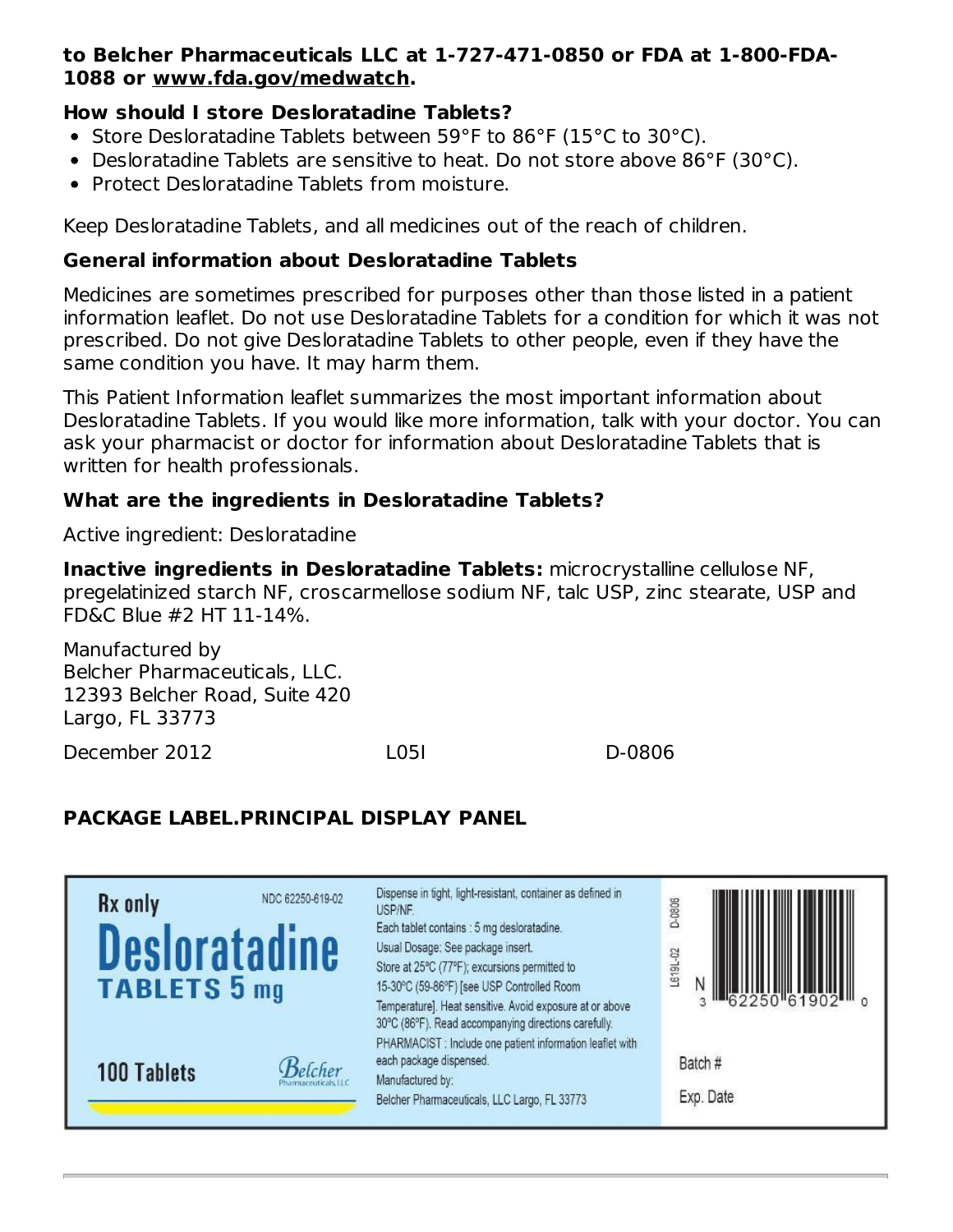| <b>DESLORATADINE</b>                            |                                                                                    |                                                                                               |  |                     |                                                  |   |                                    |
|-------------------------------------------------|------------------------------------------------------------------------------------|-----------------------------------------------------------------------------------------------|--|---------------------|--------------------------------------------------|---|------------------------------------|
| desloratadine tablet                            |                                                                                    |                                                                                               |  |                     |                                                  |   |                                    |
|                                                 |                                                                                    |                                                                                               |  |                     |                                                  |   |                                    |
| <b>Product Information</b>                      |                                                                                    |                                                                                               |  |                     |                                                  |   |                                    |
|                                                 |                                                                                    | HUMAN PRESCRIPTION DRUG                                                                       |  |                     |                                                  |   | NDC:62250-619                      |
| <b>Product Type</b>                             |                                                                                    |                                                                                               |  |                     | <b>Item Code (Source)</b>                        |   |                                    |
| <b>Route of Administration</b>                  |                                                                                    | ORAL                                                                                          |  |                     |                                                  |   |                                    |
|                                                 |                                                                                    |                                                                                               |  |                     |                                                  |   |                                    |
| <b>Active Ingredient/Active Moiety</b>          |                                                                                    |                                                                                               |  |                     |                                                  |   |                                    |
|                                                 |                                                                                    |                                                                                               |  |                     |                                                  |   |                                    |
|                                                 |                                                                                    | <b>Ingredient Name</b><br>DESLORATADINE (UNII: FVF865388R) (DESLORATADINE - UNII: FVF865388R) |  |                     | <b>Basis of Strength</b><br><b>DESLORATADINE</b> |   | <b>Strength</b><br>5 <sub>mg</sub> |
|                                                 |                                                                                    |                                                                                               |  |                     |                                                  |   |                                    |
|                                                 |                                                                                    |                                                                                               |  |                     |                                                  |   |                                    |
| <b>Inactive Ingredients</b>                     |                                                                                    |                                                                                               |  |                     |                                                  |   |                                    |
|                                                 |                                                                                    | <b>Ingredient Name</b>                                                                        |  |                     |                                                  |   | <b>Strength</b>                    |
| <b>CROSCARMELLOSE SODIUM (UNII: M280L1HH48)</b> |                                                                                    |                                                                                               |  |                     |                                                  |   |                                    |
| ZINC STEARATE (UNII: H92E6QA4FV)                |                                                                                    |                                                                                               |  |                     |                                                  |   |                                    |
| TALC (UNII: 7SEV7J4R1U)                         |                                                                                    |                                                                                               |  |                     |                                                  |   |                                    |
| <b>STARCH, CORN (UNII: O8232NY3SJ)</b>          |                                                                                    |                                                                                               |  |                     |                                                  |   |                                    |
| FD&C BLUE NO. 2 (UNII: L06K8R7DQK)              |                                                                                    |                                                                                               |  |                     |                                                  |   |                                    |
|                                                 |                                                                                    | CELLULOSE, MICROCRYSTALLINE (UNII: OP1R32D61U)                                                |  |                     |                                                  |   |                                    |
|                                                 |                                                                                    |                                                                                               |  |                     |                                                  |   |                                    |
|                                                 |                                                                                    |                                                                                               |  |                     |                                                  |   |                                    |
| <b>Product Characteristics</b>                  |                                                                                    |                                                                                               |  |                     |                                                  |   |                                    |
| Color                                           |                                                                                    | blue (light blue)<br><b>Score</b>                                                             |  |                     | no score                                         |   |                                    |
| <b>Shape</b>                                    |                                                                                    | ROUND (Convex)<br><b>Size</b>                                                                 |  |                     | 6 <sub>mm</sub>                                  |   |                                    |
| <b>Flavor</b>                                   |                                                                                    |                                                                                               |  | <b>Imprint Code</b> |                                                  | 5 |                                    |
| <b>Contains</b>                                 |                                                                                    |                                                                                               |  |                     |                                                  |   |                                    |
|                                                 |                                                                                    |                                                                                               |  |                     |                                                  |   |                                    |
| <b>Packaging</b>                                |                                                                                    |                                                                                               |  |                     |                                                  |   |                                    |
|                                                 |                                                                                    |                                                                                               |  |                     | <b>Marketing Start</b>                           |   | <b>Marketing End</b>               |
| <b>Item Code</b><br>#                           |                                                                                    | <b>Package Description</b>                                                                    |  |                     | <b>Date</b>                                      |   | <b>Date</b>                        |
| 1<br>01                                         | Product                                                                            | NDC:62250-619- 30 in 1 BOTTLE; Type 0: Not a Combination<br>12/28/2012                        |  |                     |                                                  |   |                                    |
| NDC:62250-619-<br>$\overline{2}$<br>02          | Product                                                                            | 100 in 1 BOTTLE; Type 0: Not a Combination<br>12/28/2012                                      |  |                     |                                                  |   |                                    |
| 3<br>08                                         | NDC:62250-619- 500 in 1 BOTTLE; Type 0: Not a Combination<br>12/28/2018<br>Product |                                                                                               |  |                     |                                                  |   |                                    |
|                                                 |                                                                                    |                                                                                               |  |                     |                                                  |   |                                    |
| <b>Marketing Information</b>                    |                                                                                    |                                                                                               |  |                     |                                                  |   |                                    |
| <b>Marketing</b><br><b>Category</b>             |                                                                                    | <b>Application Number or Monograph</b><br><b>Citation</b>                                     |  |                     | <b>Marketing Start</b><br>Date                   |   | <b>Marketing End</b><br>Date       |
| <b>ANDA</b>                                     | ANDA078355                                                                         |                                                                                               |  | 05/15/2012          |                                                  |   |                                    |
|                                                 |                                                                                    |                                                                                               |  |                     |                                                  |   |                                    |